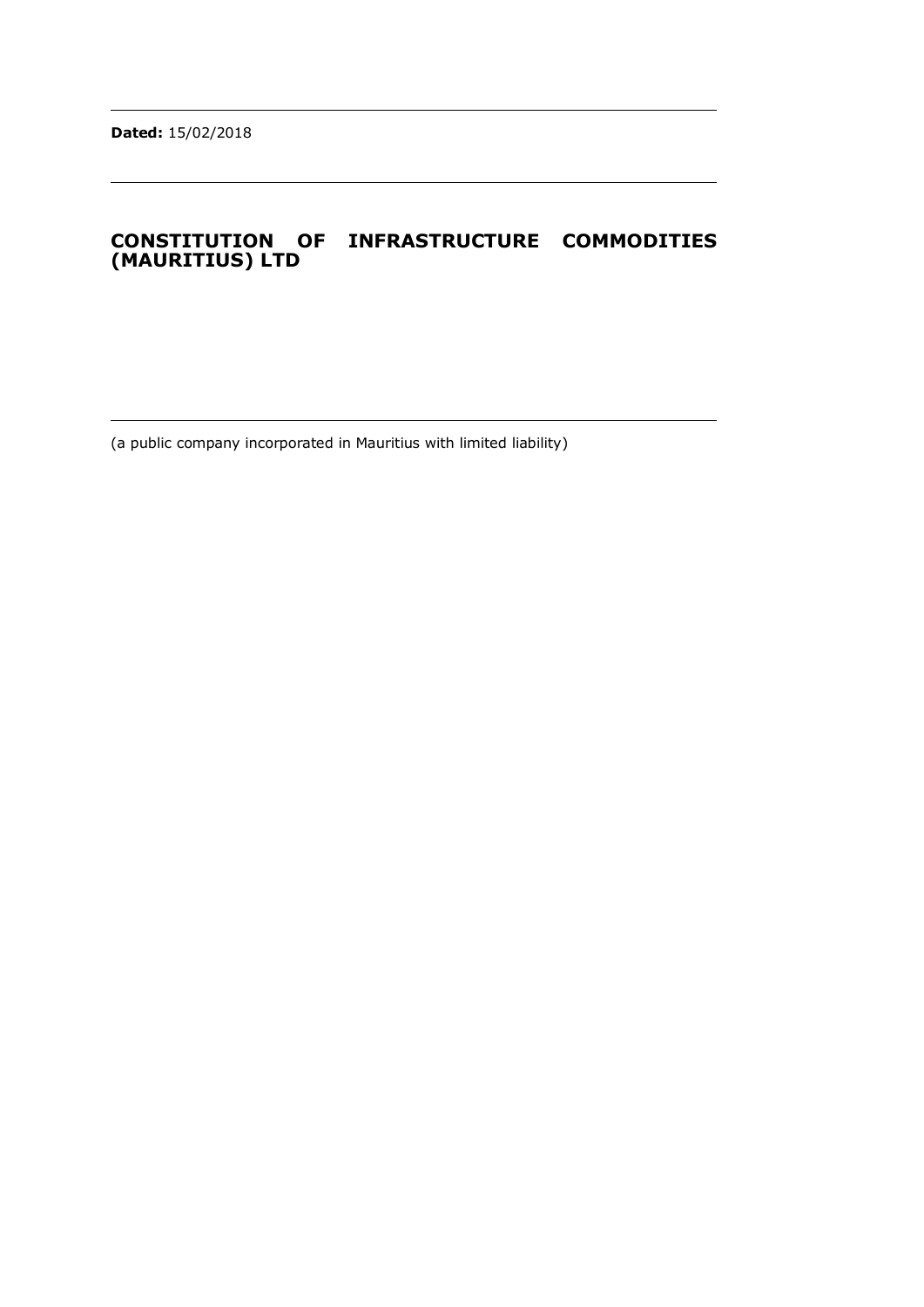# **CONTENTS**

# **ARTICLE**

| 1.              |  |
|-----------------|--|
| 2               |  |
| 3               |  |
| 4               |  |
| 5               |  |
| 6               |  |
|                 |  |
| 7               |  |
| 8               |  |
| 9               |  |
| 10              |  |
| 11              |  |
| $12 \ \mathrm{$ |  |
| 13              |  |
| 14              |  |
| 15              |  |
|                 |  |
| 16              |  |
| 17              |  |
|                 |  |
| 18              |  |
| 19              |  |
| 20              |  |
| 21              |  |
| 22              |  |
| 23              |  |
| 24              |  |
|                 |  |
| 25              |  |
| 26              |  |
| 27              |  |
| 28              |  |
| 29              |  |
| 30              |  |
| 31              |  |
| 32              |  |
| 33              |  |
| 34              |  |
| 35              |  |
| 36              |  |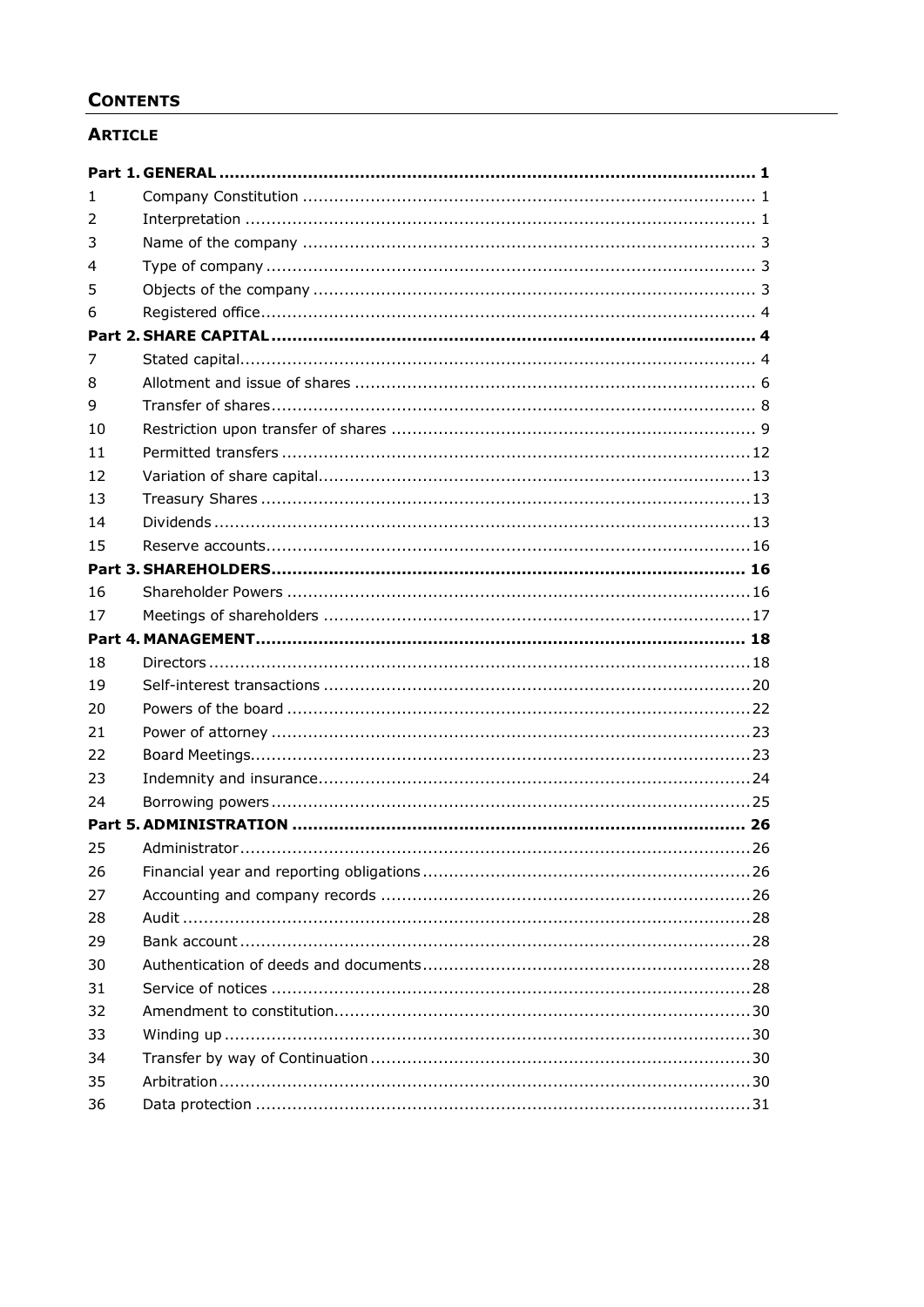### <span id="page-2-0"></span>**PART 1. GENERAL**

### <span id="page-2-1"></span>**1 COMPANY CONSTITUTION**

The terms of the Companies Act are negated, modified, adopted and extended as provided by this Constitution.

#### <span id="page-2-2"></span>**2 INTERPRETATION**

2.1 The following definitions and rules of interpretation apply in this Constitution:

**Administrator:** the Management Company appointed to act as administrator of the Company under Article 25.

**Auditors:** the auditors for the time being of the Company.

**Balance Sheet Date:** each accounting reference period of the Company determined from time to time in accordance with section 216 of the Act.

**Board:** the Directors of the Company, where the number is not less than the required quorum, acting together as a Board of Directors of the Company.

**Board Resolution:** a resolution of the Board agreed to by all Directors present at a Board meeting without dissent or if a majority of the votes cast on it are in favour of it at a meeting of the Board or a resolution in writing, signed or assented to by all Directors then entitled to receive notice of a Board meeting.

**Business Day:** any day (except Saturday and Sunday and such other day as the Directors may determine) on which banks are open for business in Mauritius.

**Class:** a Class of Shares having attached to the Shares the same rights, privileges: limitations and conditions, and Classes shall refer to more than one Class of Shares.

**Companies Act:** the Companies Act No. 15 of 2001 of Mauritius.

**Company:** Infrastructure Commodities (Mauritius) Ltd, a public company with limited liability incorporated under the laws of Mauritius.

**Constitution:** this Constitution of the Company.

**Director:** a person occupying from time to time the position of director of the Company (and includes an alternate director).

**Encumbrance:** any interest or equity of any person (including any right to acquire, option, right of pre-emption, any agreement in respect of voting rights or commitment to give or create voting rights) or any mortgage, charge, pledge, lien, assignment, hypothecation, security interest, title retention or any other security agreement or arrangement.

**FSA:** the Financial Services Act 2007 of Mauritius as amended from time to time.

**FSC:** the Financial Services Commission established under the FSA.

**Group:** the Company and its subsidiaries (if any) from time to time. References to a Group Company are to any one or more of those companies.

**Management Company:** a company holding a management license issued under section 77 of the FSA.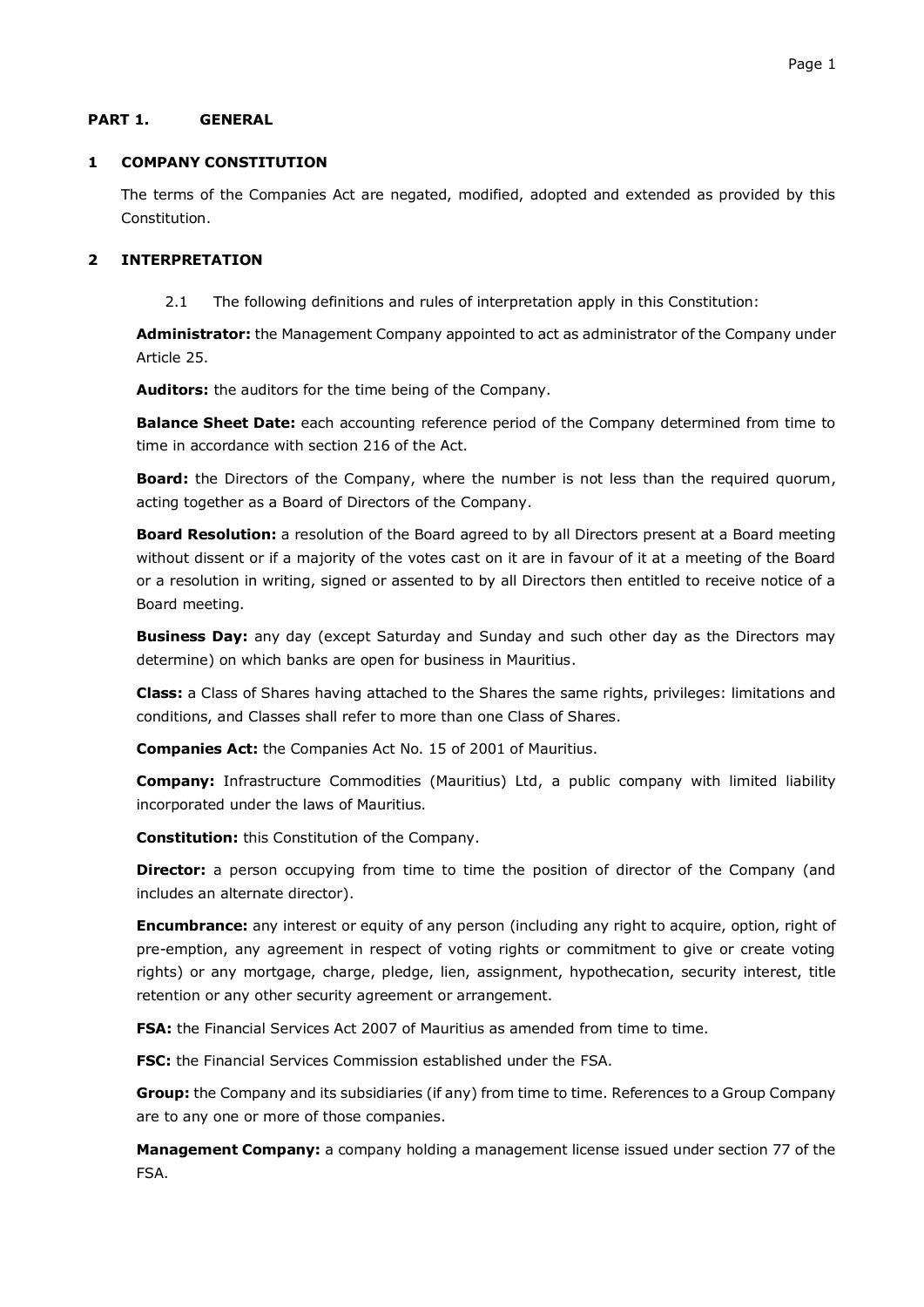**Member of the Same Group:** as regards any company, a company which is from time to time a parent company or a subsidiary company of any such parent company.

**Official List:** the list of all securities admitted for quotation on the main market or official market of the SEM.

**Ordinary Resolution:** a resolution that is approved by a simple majority of the votes of those Shareholders entitled to vote and voting on the matter which is the subject of the resolution.

**Registrar:** the Registrar of Companies appointed under section 10 of the Companies Act.

**SEM:** The Stock Exchange of Mauritius Ltd established under the applicable laws of Mauritius.

**Share Register:** the register of shares to be kept pursuant to the Companies Act.

**Share:** means a share of any Class in the share capital of the Company.

**Shareholder:** A holder of Shares in the Company.

**Stated Capital**: has the meaning assigned to it in section 7 of the Companies Act.

**Solvency Test:** the test of a company's solvency as set out in section 6 of the Companies Act.

**Special Resolution:** A resolution proposed and passed as a special resolution by a majority consisting of 75% or more of the total number of votes of those Shareholders present and entitled to vote in person or by proxy at a duly convened Shareholder's meeting.

- 2.2 A reference to a **holding company** or a **subsidiary** means a holding company or a subsidiary as defined in section 3 of the Companies Act.
- 2.3 Schedule and paragraph headings do not affect the interpretation of this Constitution.
- 2.4 A reference to a schedule or Article is a reference to a schedule to, or Article of, this Constitution.
- 2.5 References to **laws** includes any legislation, common or customary law, constitution, decree, judgment, order, regulation, ordinance, treaty or other legislative measure in any jurisdiction and any directive, request, requirement, guidance or guideline (in each case, whether or not having the force of law but, if not having the force of law, compliance with which is in accordance with the general practice of persons to whom the directive, request, requirement, guidance or guideline applies).
- 2.6 A reference to a statute or statutory provision is a reference to it as amended, extended or re-enacted from time to time.
- 2.7 A reference to a **person** includes any natural person, company, firm, corporate or unincorporated body (whether or not having a separate legal personality), partnership, limited liability partnership, association, organisation, trust, government or political subdivision or agency thereof (in each case whether or not having separate legal personality) but references to an individual refers to a natural person only.
- 2.8 A reference to **a company** shall include any company, corporation or other body corporate, wherever and however incorporated or established.
- 2.9 Unless the context otherwise requires: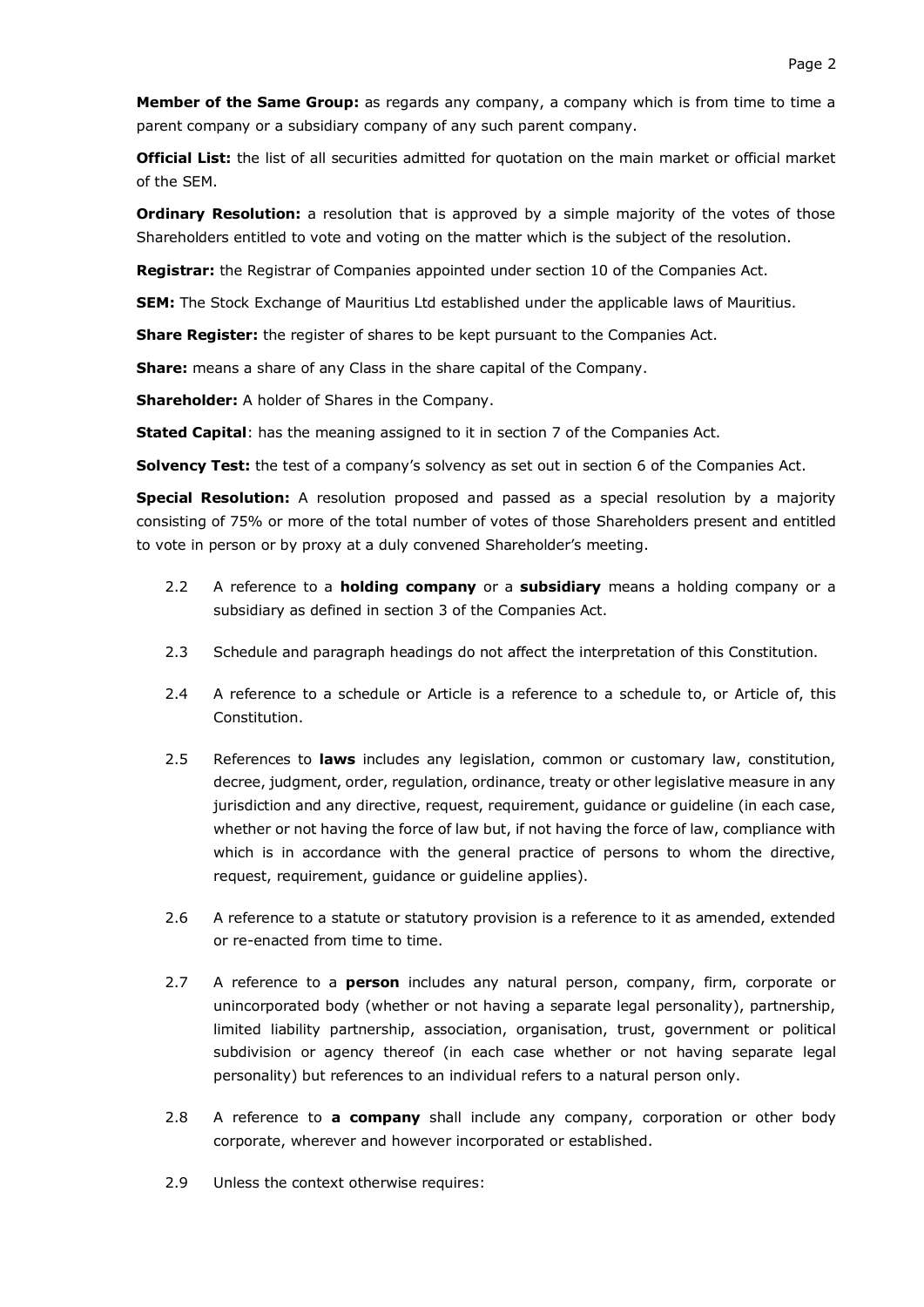- 2.9.1 words in the singular include the plural and in the plural include the singular; and
- 2.9.2 a reference to one gender includes a reference to the other genders.
- 2.10 A reference to a particular statute, statutory provision or subordinate legislation is a reference to it as it is in force from time to time taking account of any amendment or reenactment and includes any statute, statutory provision or subordinate legislation which it amends or re-enacts and subordinate legislation for the time being in force made under it.
- 2.11 A reference to **writing** or **written** includes faxes and e-mails but no other electronic form.
- 2.12 A reference in this Constitution to a document is a reference to the document whether in paper or electronic form.
- 2.13 Where the words **include(s), including** or **in particular** are used in this Constitution, they are deemed to have the words "without limitation" following them and, where the context permits, **other** and **otherwise** are illustrative and shall not limit the sense of the words preceding them.
- 2.14 Any power which the Companies Act or this Constitution requires to be exercised by an Ordinary Resolution or a Special Resolution may be exercised by way of Unanimous Resolution.
- 2.15 Except as otherwise provided, expressions defined in the Companies Act, shall be read as if defined in that way in this Constitution.

#### <span id="page-4-0"></span>**3 NAME OF THE COMPANY**

The Company's name is Infrastructure Commodities (Mauritius) Ltd.

#### <span id="page-4-1"></span>**4 TYPE OF COMPANY**

The Company is a public company holding a Global Business Licence Category 1 issued by the FSC under section 72(6) of the FSA.

### <span id="page-4-2"></span>**5 OBJECTS OF THE COMPANY**

- 5.1 The objects for which the Company is established are:
	- 5.1.1 to engage in qualified Global Business as permitted under the FSA, the Companies Act and any other laws for the time being in force in the Republic of Mauritius;
	- 5.1.2 to carry out all or any of the objects in any part of the world, and as principals, agents, contractors, trustees or otherwise, and by or through trustees, agents, attorneys or otherwise, and either alone or in conjunction with others; and to procure the Company to be registered or recognised in any country or place outside Mauritius; and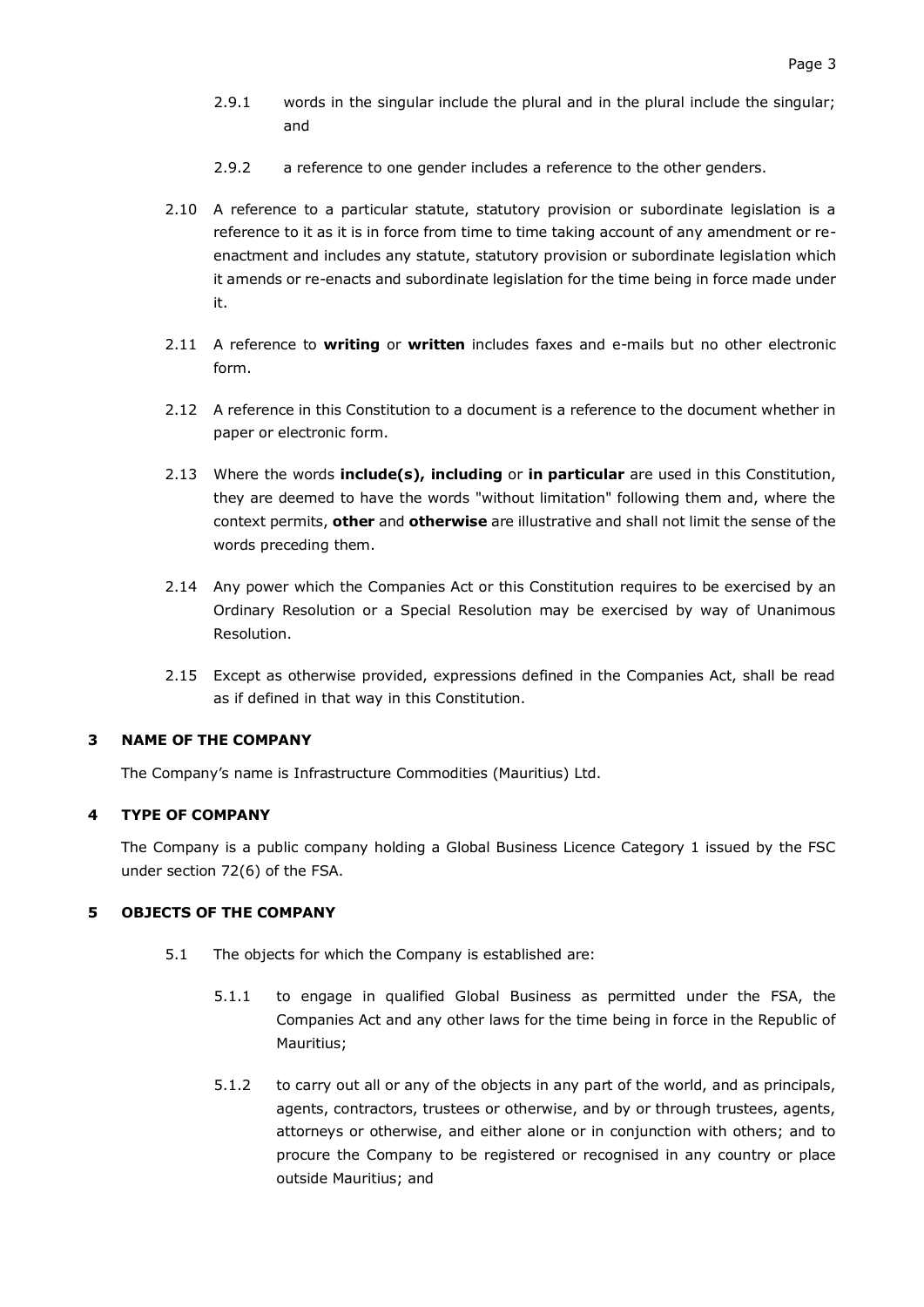5.1.3 to carry out any business activities related to this Article [5](#page-4-2) which is not prohibited under the laws of Mauritius and the laws of the countries where the Company is transacting business and to do all such things as are incidental or conducive to the attainment of the above objects.

# <span id="page-5-0"></span>**6 REGISTERED OFFICE**

- 6.1 The registered office of the Company is Cybercity 7th Floor Tower 1, NeXTeracom, 72201 Ebene, Republic of Mauritius or in such other place as the Board may determine.
- 6.2 The Company, in addition to the registered office, may establish and maintain a principal place of business and such other offices and places of business and agencies in Mauritius or elsewhere as the Board may determine.

### <span id="page-5-1"></span>**PART 2. SHARE CAPITAL**

# <span id="page-5-2"></span>**7 STATED CAPITAL**

# 7.1 **General**

- 7.1.1 The Stated Capital of the Company shall comprise of ordinary Shares, and/or other Classes of Shares, as the Board may determine.
- 7.1.2 Each Class of Shares created shall have its own distinct name, designation or denomination which shall be set out in any agreement governing the subscription for such Shares or any other document acceptable to the Board.
- 7.1.3 Where the Company issues shares which do not carry voting rights, the words 'non-voting' shall appear in the designation of such Shares.
- 7.1.4 Where the Company issues shares with different voting rights, the Company shall designate each class of Shares, other than those with the most favourable voting rights, by inserting the words 'restricted voting' or 'limited voting'.

### 7.2 **Share Register**

- 7.2.1 The Board shall cause to be kept a Share Register containing:
	- (a) The names and addresses of the persons who hold Shares in the Company;
	- (b) The number of each Class and series of Shares held by each person;
	- (c) The date on which the name of each person was entered in the Share Register.
- 7.2.2 The Share Register may be in any form approved by the Board, including magnetic, electronic, or other data storage form, so long as legible evidence of its contents may be produced.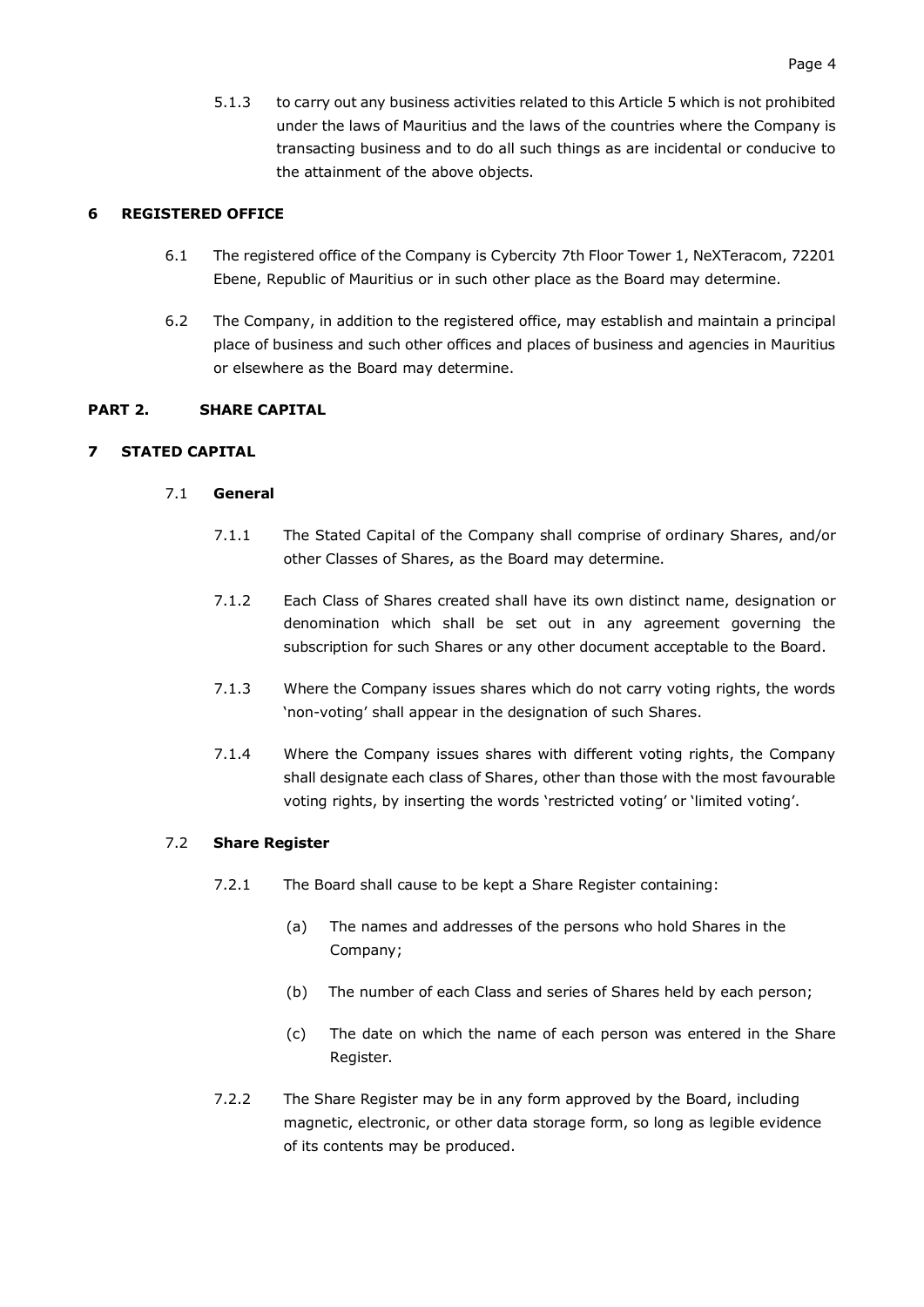- 7.2.3 A copy of the Share Register, commencing from the date of the registration of the Company, shall be kept at the registered office of the Company.
- 7.2.4 The Company shall not be bound to register more than four persons as the joint holders of any Share or Shares and in the case of a Share held jointly by several persons. The Company shall not be bound to issue more than one certificate therefor (where applicable), and delivery of a certificate for a Share to one of several joint holders shall be sufficient delivery to all.

### 7.3 **Trusts not to be entered on register**

No notice of any expressed, implied or constructive trust shall be entered in the Share Register or be receivable by the Registrar.

### <span id="page-6-1"></span>7.4 **Rights and Powers attached to the Shares**

7.4.1 Subject to Article [7.4.2,](#page-6-0) a Share in the Company shall confer on the holder -

- (a) The right to one vote on a poll at a meeting of the Company on any resolution;
- (b) The right to an equal share in dividends authorized by the Board;
- (c) The right to an equal share in the distribution of the surplus assets of the Company.
- <span id="page-6-0"></span>7.4.2 Subject to section 59 of the Companies Act, the rights specified in Article [7.4.1](#page-6-1) may be restricted, limited, altered, or added to by this Constitution or by the terms on which the Share is issued.
- 7.4.3 Adequate voting rights, will in appropriate circumstances and as determined by the Board and Shareholders of the Company, be secured to preference Shareholders.

#### 7.5 **Variation of rights**

7.5.1 Where the Share capital of the Company is divided into different Classes of Shares, the Company shall not take any action which varies the rights attached to a Class of Shares unless that variation is approved by a Special Resolution, or by consent in writing of the holders of 75% (seventy-five percent) of the Shares of that Class (**Interest Group**).

#### 7.6 **Quorum of Interest Group**

7.6.1 A quorum for a meeting of an Interest Group for any Class of Shares is present if members of that Interest Group or their proxies are present or have cast postal votes who between them are able to exercise at least 25% (twenty-five percent) of the Shares of that Class. Notwithstanding the foregoing and anything contrary in this Constitution, the quorum for a separate Class meeting (other than an adjourned meeting) to consider variation of the rights of any Class of Shares shall be holders of one-third of the issued Shares of that Class.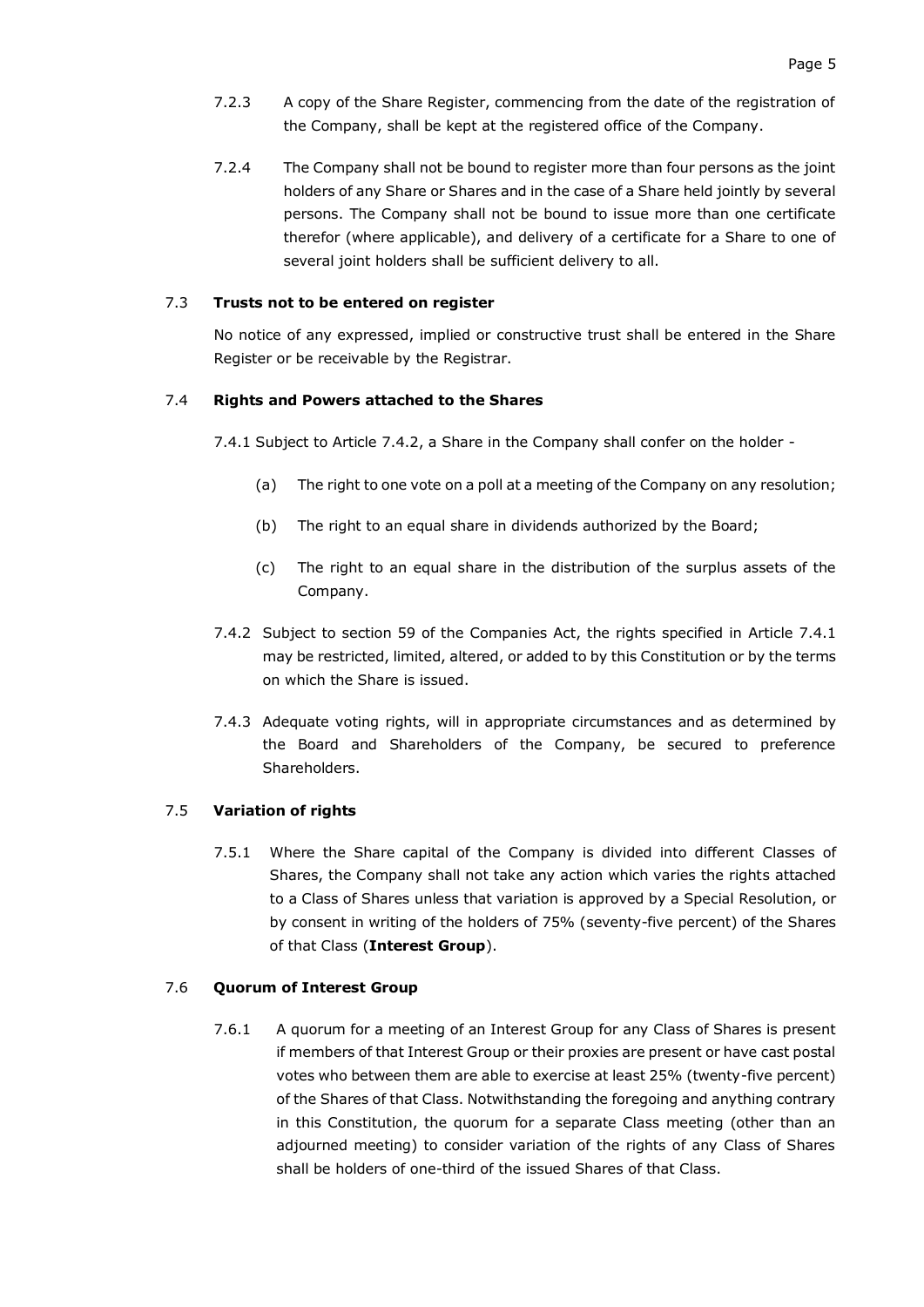7.6.2 No business may be transacted at a meeting of an Interest Group if a quorum is not present. If a quorum is not present within 30 minutes after the time appointed for the meeting, the meeting is adjourned to the same day in the following week, at the same time and place, or to such other date, time, and place as the Board may appoint, and if, at the adjourned meeting, a quorum is not present within 30 minutes after the time appointed for the meeting, the members of the Interest Group present or their proxies are a quorum.

### <span id="page-7-0"></span>**8 ALLOTMENT AND ISSUE OF SHARES**

#### 8.1 **Issue of Shares on registration**

The Company must immediately after registration of the Company, issue to the persons named in the application for registration as Shareholders the number of Shares specified in the application as being the number of Shares to be issued to those persons.

### 8.2 **Issue of further Shares**

Subject to the provisions of this Constitution, and the Companies Act, the Board may issue Shares or fractions thereof (in accordance with Sections 52 to 54 of the Companies Act) at any time, to any person, and in any number, it thinks fit.

### 8.3 **Pre-emptive rights to new issues**

- 8.3.1 Shares issued or proposed to be issued that rank or would rank as to voting or distribution rights (or both), equally with or prior to Shares already issued by the Company, must be offered for acquisition to the holders of the Shares already issued in a manner and on terms that would, if accepted, maintain the existing voting or distribution rights (or both) of those holders.
- 8.3.2 The offer must be made by notice specifying the number of Shares to which the Shareholder is entitled and limiting a time within which the offer, if not accepted, is deemed to be declined.
- 8.3.3 The offer must remain open for acceptance for at least 14 (fourteen) Business Days.
- 8.3.4 After the expiration of that time or on the receipt of an intimation from the Shareholder to whom such notice is given that he or she declines to accept the Shares offered, the Board must offer those Shares proportionately to the other then existing Shareholders.
- 8.3.5 The Board may dispose of any new Shares which (by reason of the ratio which the new Shares bear to Shares held by persons entitled to an offer of the new Shares) cannot, in the opinion of the Board, be reasonably offered under this Article.

### 8.4 **Same conditions apply to new Shares of a Class**

New Shares of a Class are subject to the same provisions regarding the payment of calls, liens, transfer, transmission, forfeiture, and otherwise as the Shares of that Class in the original Share capital.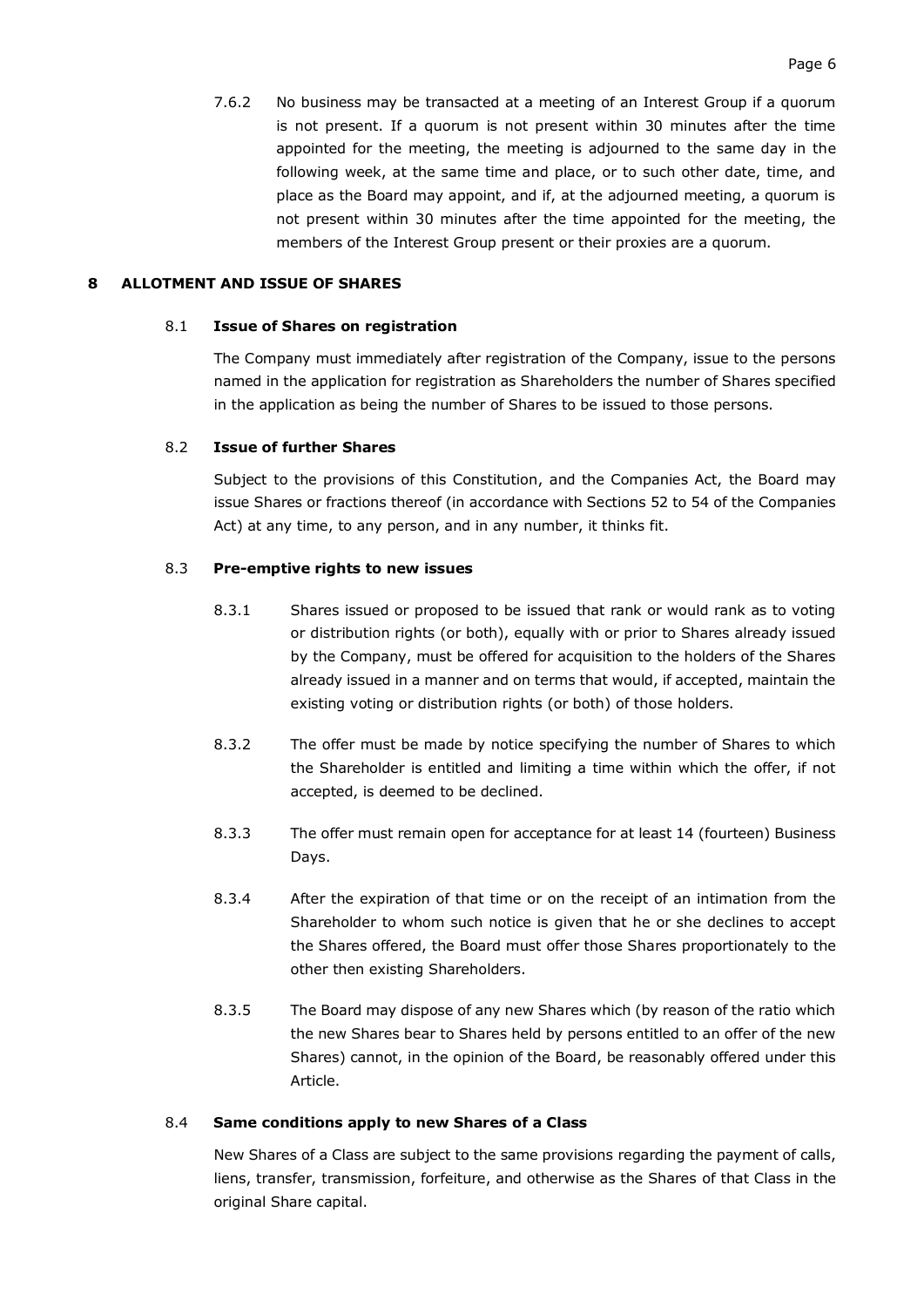# 8.5 **Time of issue of Shares**

A Share is issued when the name of the holder is entered on the Share Register.

### <span id="page-8-1"></span>8.6 **Consideration for issue of Shares**

- 8.6.1 Before the Board issues any Shares it must decide the consideration for which the Shares will be issued and the terms on which they will be issued.
- 8.6.2 Shares shall be deemed not to have been paid for in cash except to the extent that the company has received cash in payment of the Shares at the time of or subsequently to the agreement to issue the Shares.
- <span id="page-8-0"></span>8.6.3 Before Shares that have already been issued are credited as fully or partly paid up other than for cash, the Board shall determine the reasonable present cash value of the consideration and shall ensure that the present cash value of the consideration is -
	- (a) fair and reasonable to the company and to all existing shareholders; and
	- (b) not less than the amount to be credited in respect of the Shares.
	- (c) A certificate shall be signed by one of the Directors or his agent authorised in writing describing the consideration in sufficient detail to identify it and state -
		- (i) the present cash value of the consideration and the basis for assessing it;
		- (ii) that the present cash value of the consideration is fair and reasonable to the Company and to all existing shareholders, and
		- (iii) that the present cash value of the consideration is not less than the amount to be credited in respect of the Shares.
- 8.6.4 The Board shall deliver a copy of a certificate issued under Article [8.6.3\(c\)](#page-8-0) to the Registrar for registration within 14 (fourteen) days of its signature.
- 8.6.5 Nothing in this Article [8.6](#page-8-1) shall apply to the issue of Shares in the Company on –
	- (a) the conversion of any convertible securities; or
	- (b) the exercise of any option to acquire Shares in the Company.

#### 8.7 **Share Certificates**

- 8.7.1 The Company shall, within 28 days after the issue, or registration of a transfer, of shares in the Company, send a share certificate to every holder of those shares stating –
	- a) the name of the Company;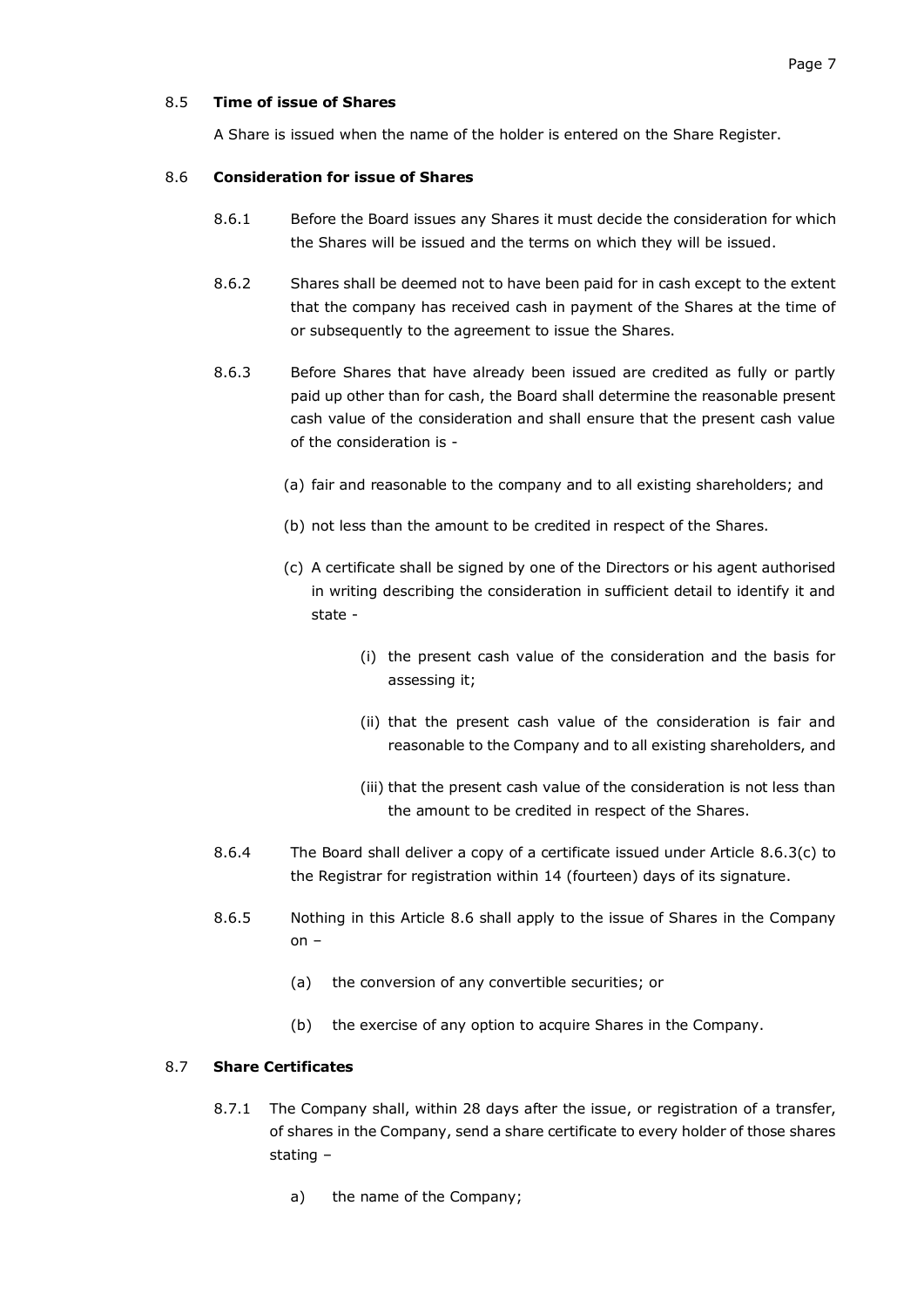- b) the class of shares held by that person; and
- c) the number of shares held by that person.
- 8.7.2 All certificates for capital shall be under seal, or facsimile thereof, which shall only be affixed with authority of the Directors.
- 8.7.3 In case the Board proposed to issue Share warrants to bearer, no new Share warrant shall be issued to replace one that has been lost, unless the Company is satisfied beyond reasonable doubt that the original has been destroyed.

#### <span id="page-9-1"></span><span id="page-9-0"></span>**9 TRANSFER OF SHARES**

#### 9.1 **Form of transfer**

Subject to such of the restrictions of this Constitution any Shareholder may transfer all or any of his or her Shares by instrument in writing in the form prescribed by law. Subject to the provisions of this Constitution, where Shares are listed on the SEM or on another securities exchange, the Shares of the Company shall be freely transferable and free from any lien. Each Shareholder may transfer, without payment of nay fee or other charges, save for brokerage fees and any other applicable costs payable in relation to such transfer, all or any of his Shares which have been fully paid.

#### 9.2 **Execution and registration**

- 9.2.1 Shares shall be effectively transferred upon entry of the name of the transferee on the Share register.
- 9.2.2 To transfer Shares, the instrument of transfer of the shares to which it relates must be delivered to:
	- (a) The Company; or
	- (b) Any agent of the Company who maintains the Share register under the law.

#### 9.3 **Rights to refuse transfer**

- 9.3.1 The Board may refuse or delay the registration of any transfer of any Share to any person whether an existing shareholder or not, where:
	- (a) the holder of the Shares has failed to pay money owing to the Company in respect of those Shares, whether by way of consideration for the issue of the Shares or in respect of sums payable by the holder of the Shares in accordance with this Constitution; or
	- (b) the Board has notice of any agreement by the Shareholder to transfer only to some specified person or persons or subject to some specified condition or conditions; or
	- (c) the transferee is mentally disordered or a minor; or
	- (d) the Board believes effecting the transfer would be a breach of the law; or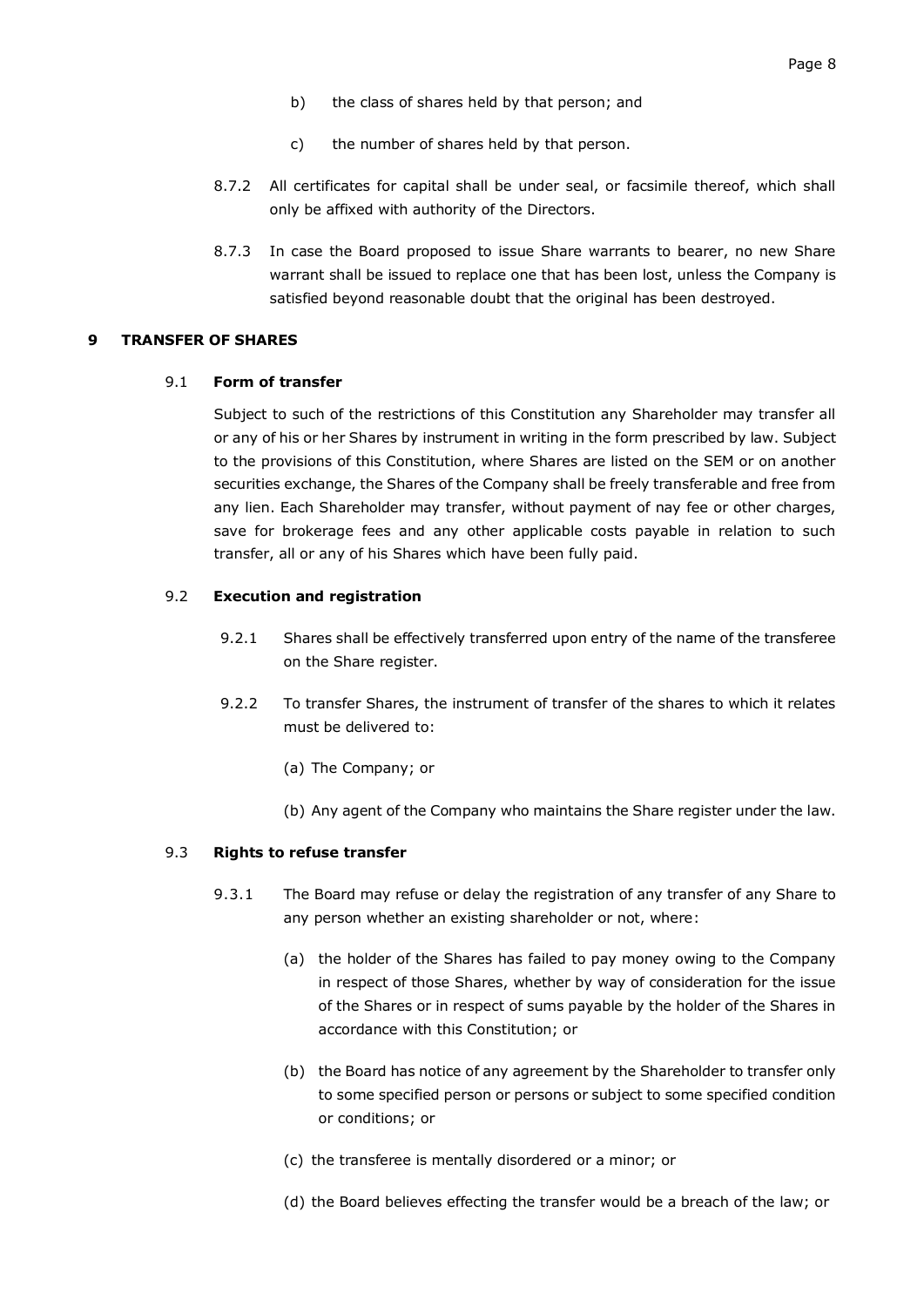- (e) the instrument of transfer is in respect of more than one Class of Share; or
- (f) the pre-emptive provisions contained in Article [10](#page-10-0) have not been complied with;
- (g) the Board considers that it would not be in the best interests of the Company to register the transfer of the Shares; or
- (h) the instrument of transfer is not valid or is not accompanied by such other evidence as the Board reasonably requires to show the right of the transferor to make the transfer.

### 9.4 **Where Share certificate issued**

- 9.4.1 Notwithstanding Article [9.1,](#page-9-1) where a Share certificate has been issued, a transfer of the Shares to which it relates must not be registered by the Company unless the form of transfer is accompanied by the Share certificate relating to the Shares, or by evidence as to its loss or destruction and, if required, an indemnity in a form required by the Board.
- 9.4.2 Where Shares to which a Share certificate relates are to be transferred, and the Share certificate is sent to the Company to enable the registration of the transfer, the Share certificate must be cancelled and no further Share certificate issued except at the request of the transferee.

### 9.5 **Notice of refusal to register**

Where a Company refuses to register a transfer of any Share, it shall, within 28 (twentyeight) days of the date on which the transfer was delivered to it, send to the transferor and to the transferee notice of the refusal and the reasons for the refusal.

### <span id="page-10-0"></span>**10 RESTRICTION UPON TRANSFER OF SHARES**

- 10.1 No Shareholder shall create any Encumbrance over, transfer or otherwise dispose of or give any person any rights in or over any Share or any interest in any Share, except as permitted or required by this Constitution, or with the prior written consent of the Board.
- 10.2 Except where the provisions of Article [11](#page-13-0) (Permitted Transfers) apply, a Shareholder (**Selling Shareholder**) wishing to transfer any Shares must give a notice in writing (**Transfer Notice**) to the Company giving details of the proposed transfer, including:
	- 10.2.1 the number of Shares he wishes to transfer (**Sale Shares**);
	- 10.2.2 if he wishes to sell the Sale Shares to a third party, the name of the proposed buyer; and
	- 10.2.3 the price per Sale Share (in cash) at which he wishes to sell the Sale Shares (**Transfer Price**)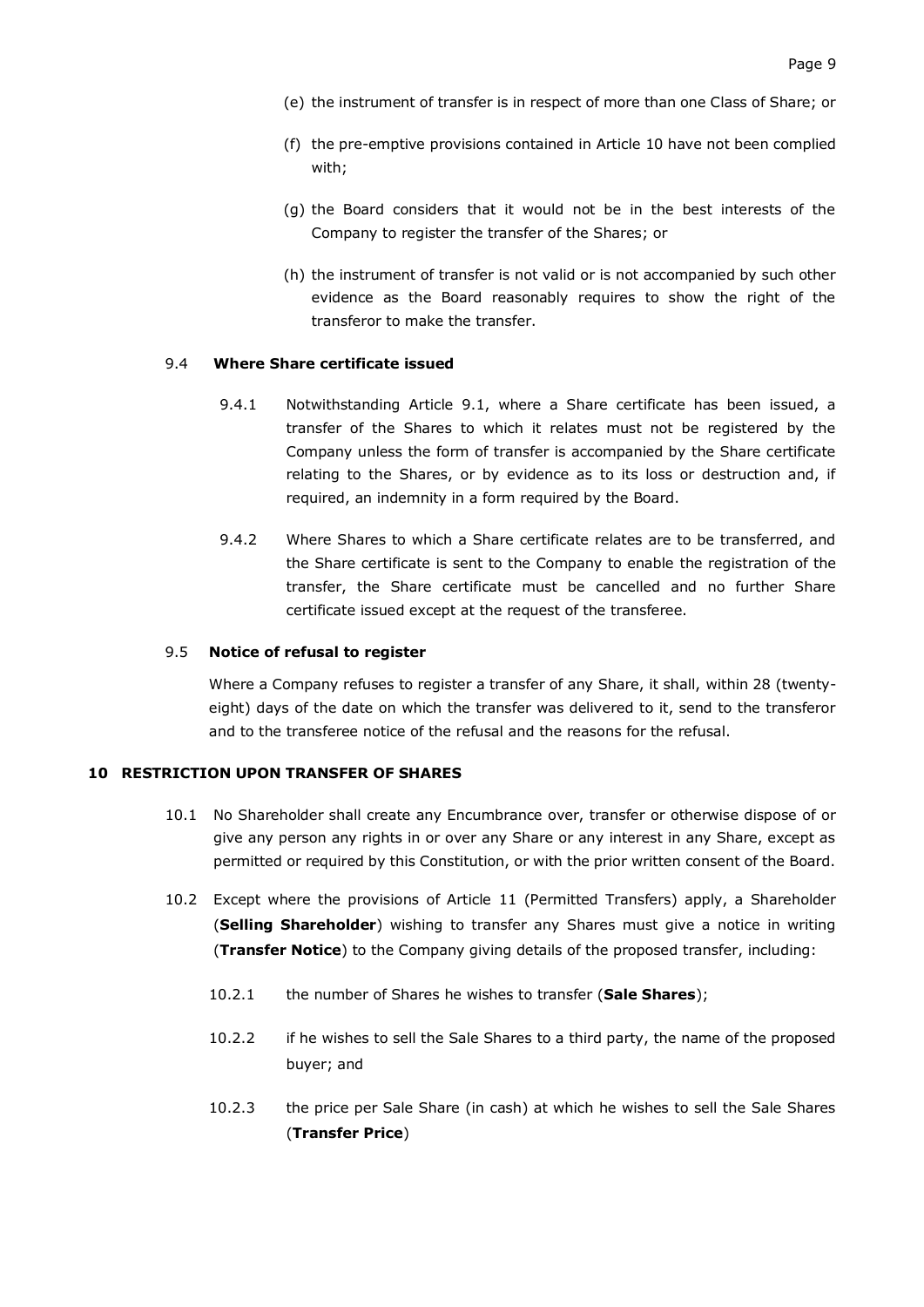- 10.3 A Transfer Notice constitutes the Company the agent of the Selling Shareholder for the sale of the Sale Shares in accordance with the provisions of this Article, and once given, a Transfer Notice may not be withdrawn.
- 10.4 The Board shall offer the Sale Shares for sale to the other Shareholders (**Offerees**) inviting them to apply to the Company in writing within the period from the date of the offer to the date 14 (fourteen) Business Days after the offer (both dates inclusive) (**Offer Period**) for the maximum number of Sale Shares they wish to buy. Each offer shall be in writing and give details of the number and Transfer Price of the Sale Shares offered.
- <span id="page-11-2"></span><span id="page-11-1"></span><span id="page-11-0"></span>10.5 If:
	- 10.5.1 at the end of the Offer Period, the total number of Sale Shares applied for is equal to or exceeds the number of Sale Shares, the Board shall allocate the Sale Shares to each Offeree who has applied for Sale Shares in the proportion which his existing holding of Shares bears to the total number of Shares. Fractional entitlements shall be rounded down to the nearest whole number (save where such rounding would result in not all Sale Shares being allocated, in which case, the allocation of any such fractional entitlements among the Offerees shall be determined by the Board). No allocation shall be made to a Shareholder of more than the maximum number of Sale Shares which he has stated he is willing to buy;
	- 10.5.2 not all Sale Shares are allocated following allocations in accordance with Article [10.5.1,](#page-11-0) but there are applications for Sale Shares that have not been satisfied, the Board shall allocate the remaining Sale Shares to such applicants in accordance with the procedure set out in Article [10.5.1.](#page-11-0) The procedure set out in this Article [10.5.2](#page-11-1) shall apply on any number of consecutive occasions until either all Sale Shares have been allocated or all applications for Sale Shares have been satisfied; and
	- 10.5.3 at the end of the Offer Period, the Company has not received applications in respect of all the Sale Shares, the Board shall allocate the Sale Shares to the Offerees in accordance with their applications. The balance of the Sale Shares may, with the prior written consent of the Board, be transferred to the buyer identified in the Transfer Notice (if any) in accordance with Article [10.12.](#page-12-0)
- 10.6 The Board shall, when no further offers or allocations are required to be made under Article [10.5,](#page-11-2) give notice in writing of the allocations of Sale Shares (an **Allocation Notice**) to the Selling Shareholder and to each Shareholder to whom Sale Shares have been allocated (each an **Applicant**). The Allocation Notice shall specify the number of Sale Shares allocated to each Applicant and the place and time for completion of the transfer of the Sale Shares (which shall be 14 (fourteen) Business Days after the date of the Allocation Notice).
- <span id="page-11-3"></span>10.7 On the date specified for completion in the Allocation Notice the Selling Shareholder shall, against payment from an Applicant, execute and deliver a transfer of the Sale Shares allocated to such Applicant, in accordance with any requirements specified in the Allocation Notice, and such other documents as the Applicants may reasonably require to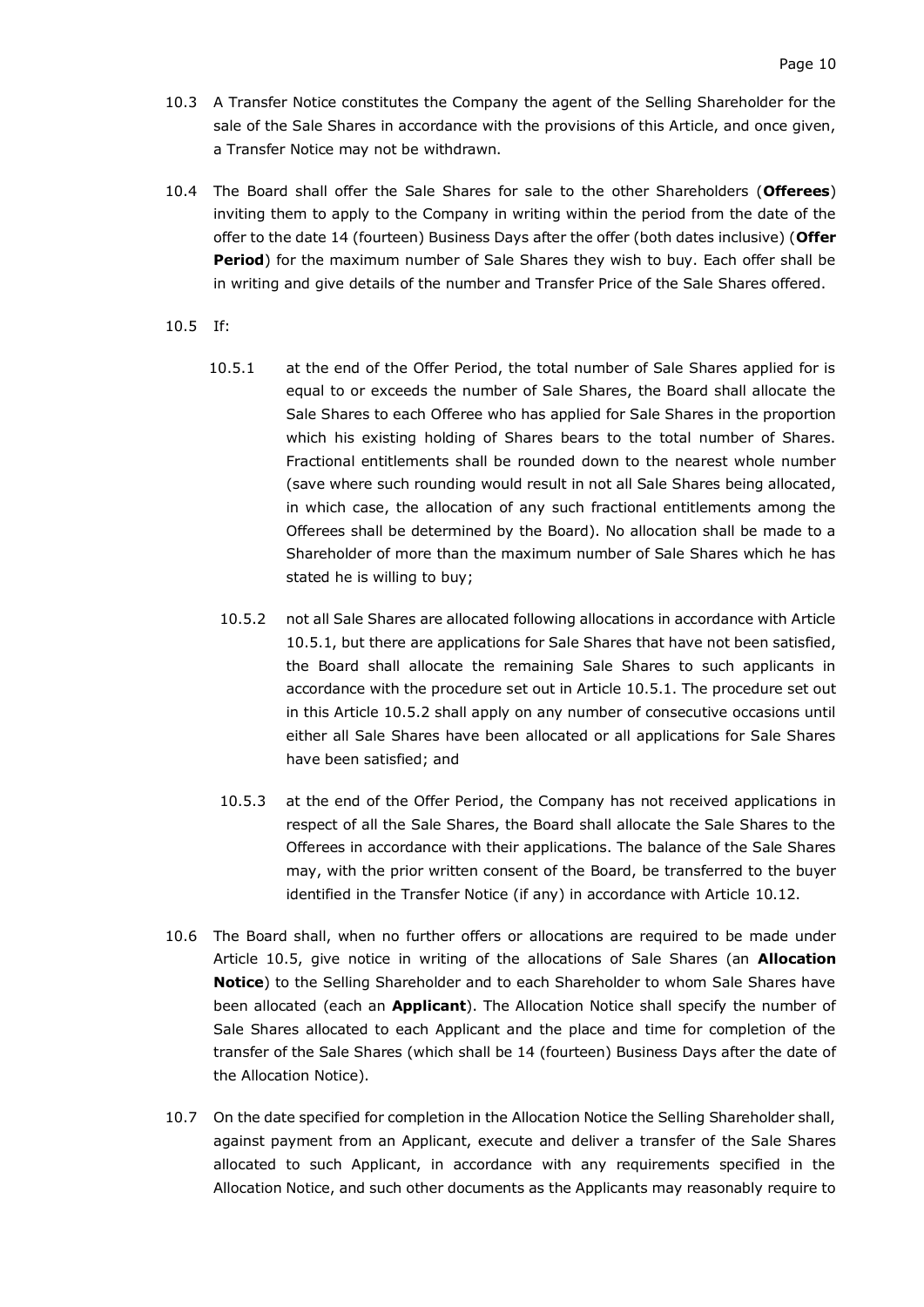show good title to the Sale Shares, or to enable each of them to be registered as the holder of the Sale Shares.

- 10.8 If, following a sale of Shares in accordance with this Article, a Shareholder will hold no further Shares (excluding any Shares held by his personal representatives, successors and permitted assigns) the Shareholder shall deliver, or procure that there are delivered, to the Company his resignation as a Director of the Company and resignations from any Directors appointed by him, such resignations to take effect at completion of the sale of the Sale Shares.
- 10.9 Any transfer of Shares by way of a sale under this Article shall be deemed to include a warranty that the Selling Shareholder sells the Shares with full title guarantee.
- 10.10 If the Shareholder fails to comply with Article [10.7:](#page-11-3)
	- 10.10.1 the chairman of the Board (or, failing him, any other Director of the Company or some other person nominated by a resolution of the Board) may, as attorney on behalf of the Selling Shareholder:
		- (a) complete, execute and deliver in his name all documents necessary to give effect to the transfer of the relevant Sale Shares to the Applicants;
		- (b) receive the Transfer Price and give a good discharge for it (and no Applicant shall be obliged to see to the distribution of the Transfer Price); and
		- (c) enter the Applicants in the register of shareholders as the holders of the Sale Shares purchased by them.
- 10.11 Each Shareholder shall use his reasonable endeavours to procure (so far as is lawfully possible in the exercise of his rights and powers as a shareholder of the Company) the registration of each transfer of Sale Shares under this Article [10](#page-10-0) (subject to due stamping of a transfer by the relevant Applicant(s)) and each of them consents to such transfers and registrations.
- <span id="page-12-0"></span>10.12 Where an Allocation Notice does not relate to all the Sale Shares, then the Selling Shareholder may, at any time during the 14 (fourteen) Business Days following the date of service of the Allocation Notice, transfer the balance of the Sale Shares to the buyer identified in the Transfer Notice (if any) at a price per Share at least equal to the Transfer Price. The Selling Shareholder shall not be permitted to transfer any such Sale Shares to a third-party buyer if that buyer was not identified in the Transfer Notice (save with the prior written consent of the Board.
- 10.13 Notwithstanding anything contrary in this Constitution, the provisions of this Article 10 relating to restrictions on transfers of shares shall cease to apply upon the Company being admitted to the Official List of the SEM or to any securities exchange.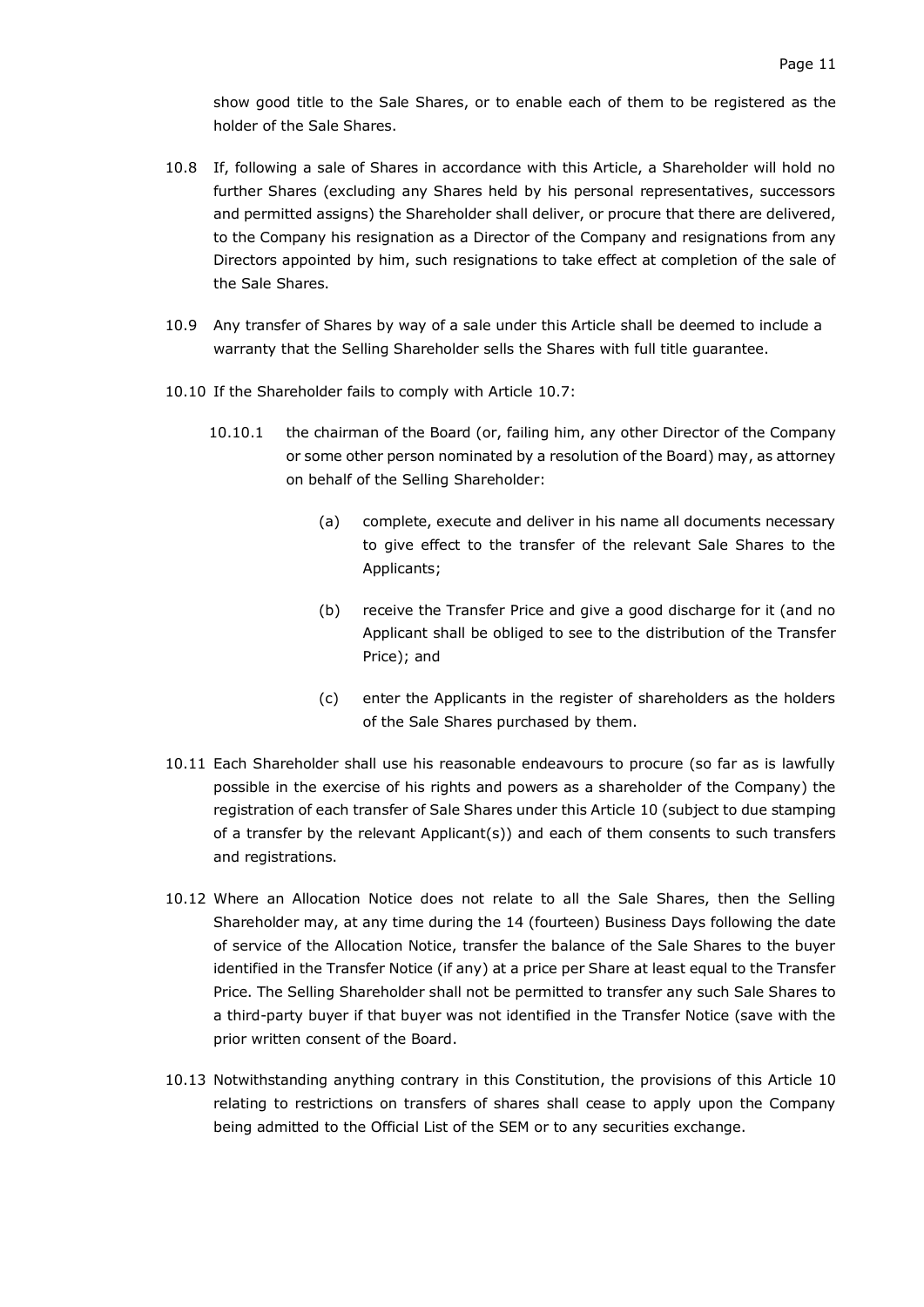#### <span id="page-13-0"></span>**11 PERMITTED TRANSFERS**

- 11.1 Any Share may be transferred free of the restrictions in Article [10](#page-10-0) by any Shareholder to any of the following:
	- 11.1.1 A Member of the Same Group;
	- 11.1.2 Child, grandchild, wife or husband of the Shareholder;
	- 11.1.3 A trustee of any trust that in the opinion of the Board is principally for the benefit of the Shareholder or one or more of the above persons; or
	- 11.1.4 Another trustee of an above-mentioned trust in the event of a change in trustees.
- 11.2 Notwithstanding anything contained in these Articles, the Board may not decline to register any transfer of shares in the Company and may not suspend any registration thereof, where such transfer is:
	- (a) to a person to which such shares have been mortgaged or charged by way of security (whether as lender, or agent and trustee for a group of lenders or otherwise) (a **Secured Party**), or to any nominee of such Secured Party, pursuant to any such security;
	- (b) executed by a Secured Party or its nominee pursuant to the power of sale or other power under any such security; or
	- (c) executed by a receiver or manager appointed by or on behalf of any Secured Party or its nominee, under any such security,
	- (d) and furthermore, notwithstanding anything to the contrary contained in these Articles:
		- (i) no transferor of any shares in the Company or proposed transferor of such shares to a Secured Party or to its nominee;
		- (ii) no Secured Party or its nominee; and
		- (iii) no receiver or manager appointed by or on behalf of a Secured Party or its nominee,
	- 11.2.2 shall be required to offer the shares which are or are to be the subject of any such transfer to the Shareholders for the time being of the Company or any of them, and no such Shareholder shall have any right under these Articles or otherwise to require such shares to be transferred to them whether for consideration or not.
- 11.3 Notwithstanding anything contrary in this Constitution, the provisions of this Article 11 relating to permitted transfers of shares shall cease to apply upon the Company being admitted to the Official List of the SEM or to any securities exchange.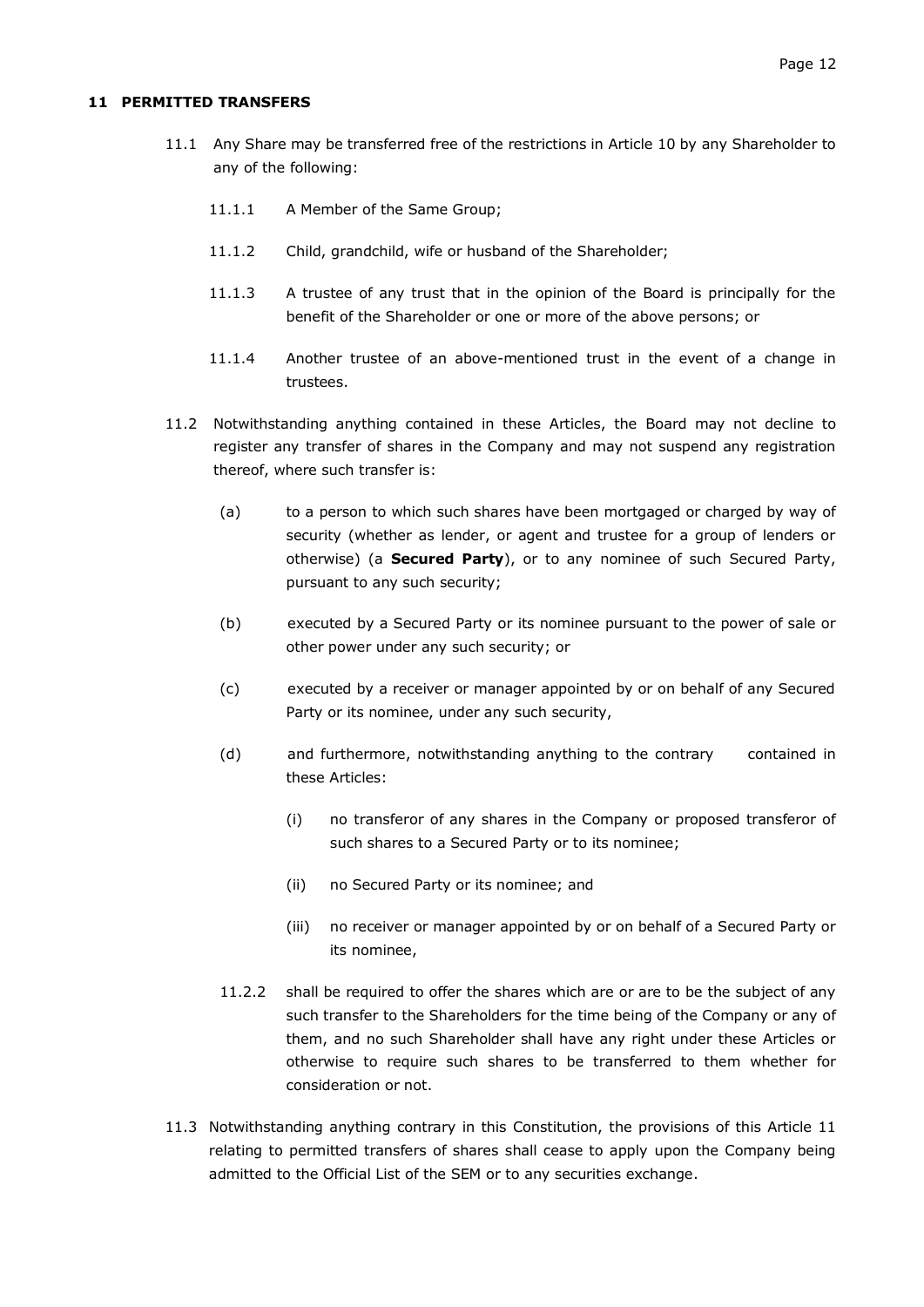### <span id="page-14-0"></span>**12 VARIATION OF SHARE CAPITAL**

The Company may by Special Resolution, increase or decrease its Share capital by such sum to be divided or multiplied into Shares of such amounts as the resolution shall prescribe.

### <span id="page-14-1"></span>**13 TREASURY SHARES**

### 13.1 **Company may hold its own Shares**

The Company may, subject to approval by the Board, purchase or otherwise acquire its Shares in accordance with, and subject to, Sections 68 to 74, 106, and 108 to 110 of the Companies Act, and may hold the acquired Shares as treasury shares in accordance with section 72 of the Companies Act (Treasury Shares). The Company may purchase its Shares from some Shareholders and not from others.

### <span id="page-14-3"></span>13.2 **Rights and obligations of Treasury Shares suspended**

- 13.2.1 The rights and obligations attaching to a Treasury Share shall not be exercised by or against the Company while it holds the Treasury Share.
- 13.2.2 Without limiting Article [13.2,](#page-14-3) while the Company holds the Treasury Share the Company shall not:
	- (a) exercise any voting rights attaching to the Treasury Share; or
	- (b) make or receive any distribution authorized or payable in respect of the Treasury Share.

#### 13.3 **Reissue of shares that company holds in itself**

The Company may transfer a Treasury Share, and Article [8](#page-7-0) shall apply to a transfer of a Treasury Share as if the transfer were the issue of a Share under Article [8.](#page-7-0)

### <span id="page-14-2"></span>**14 DIVIDENDS**

### 14.1 **Declaration of Dividends**

- 14.1.1 Subject to the other provisions contained in this Article 14, the Board may (if it is satisfied on reasonable grounds that the Company will, immediately after the dividend, satisfy the Solvency Test) authorise a dividend by the Company at a time, and of any amount, and to any Shareholder it thinks fit.
- 14.1.2 The Board shall not authorize a dividend
	- (a) in respect of some but not all the Shares in a Class;
	- (b) of a greater amount in respect of some Shares in a Class than other Shares in that Class except where -
		- (i) the amount of the dividend is reduced in proportion to any liability attached to the Shares;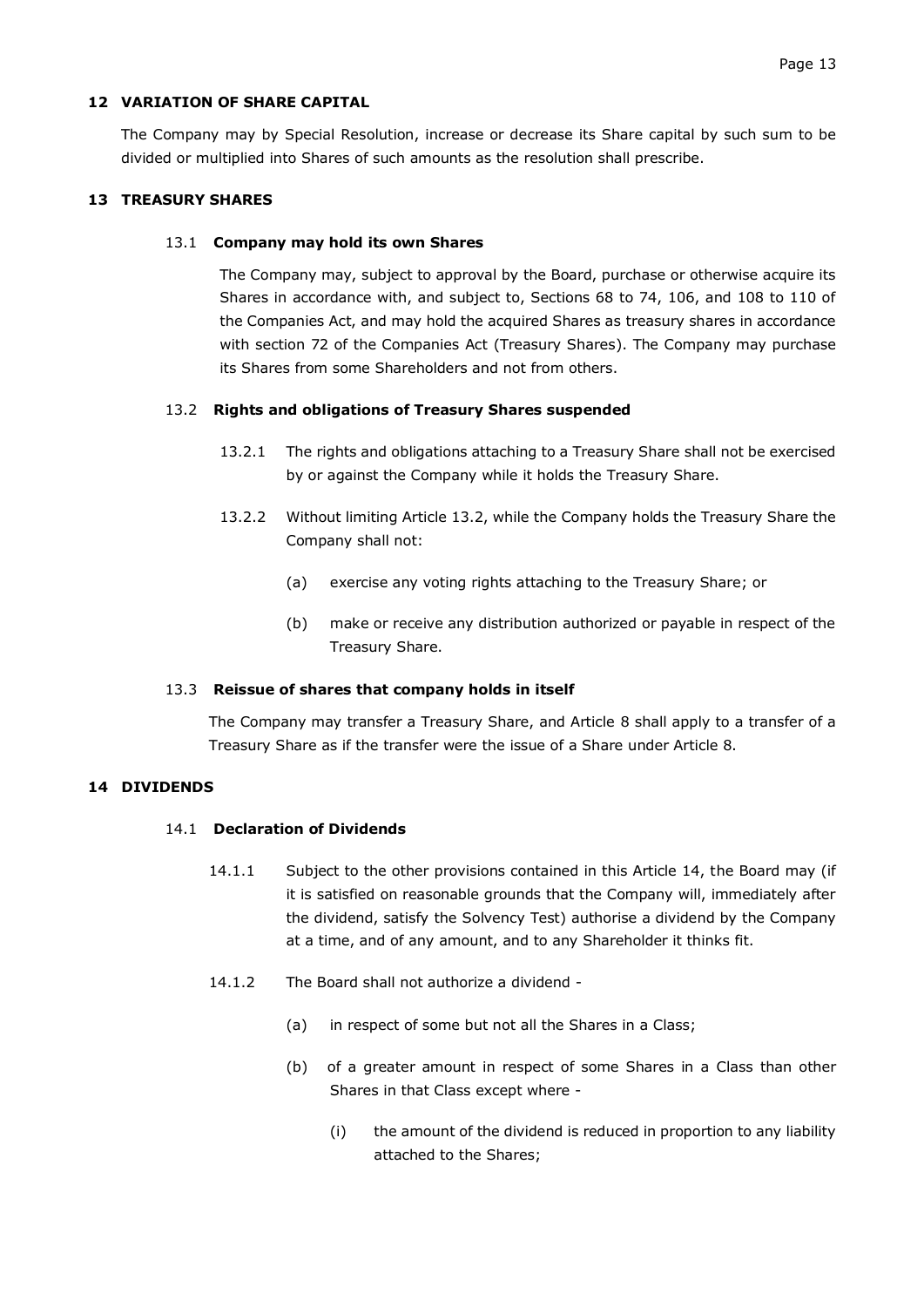(ii) a Shareholder has agreed in writing to receive no dividend, or a lesser dividend than would otherwise be payable;

unless it is paid out of retained earnings, after having made good any accumulated losses at the beginning of the accounting period.

- 14.1.3 The Directors who vote in favour of a dividend must sign a certificate stating that, in their opinion, the Company will, immediately after the dividend, satisfy the Solvency Test and the grounds for that opinion.
- 14.1.4 If, after a dividend is authorised and before it is made, the Board ceases to be satisfied on reasonable grounds that the Company will, immediately after the dividend is made, satisfy the Solvency Test, any dividend made by the Company is deemed not to have been authorised.
- 14.1.5 Any amount paid up in advance of calls on any Share may carry interest but shall not entitle the holder of the Share to participate in respect thereof in a dividend subsequently declared.

#### 14.2 **Calculation and Currency of Dividends**

- 14.2.1 Except as provided otherwise by the rights attached to Shares, all dividends:
	- (a) shall be declared and paid accordingly to the amounts paid up (otherwise than in advance of calls) on the Shares on which the dividend is paid;
	- (b) shall be apportioned and paid proportionately to the amounts paid up on the Shares during any portion or portions of the period in respect of which the dividend is paid, but if any Share is issued on terms that it shall rank for dividend as from a particular date, it shall rank for dividend accordingly; and
	- (c) may be declared or paid in any currency. The Board may decide the rate of exchange for any currency conversions that may be required and how any costs involved are to be met.

#### 14.3 **Amounts due on Shares can be deducted from dividends**

The Board may deduct from any dividend or other money payable to any person on or in respect of a Share all such sums as may be due from him to the Company on account of calls or otherwise in relation to the Shares of the Company. Sums so deducted can be used to pay amounts owing to the Company in respect of the Shares.

### 14.4 **Shares in lieu of dividends**

14.4.1 The Board may, by Board Resolution, and subject to such terms and conditions as the Board may determine, offer to any holders of Shares the right to elect to receive Shares, credited as fully paid, instead of cash in respect of the whole (or some part, to be determined by the Board) of any dividend specified by the Board Resolution if: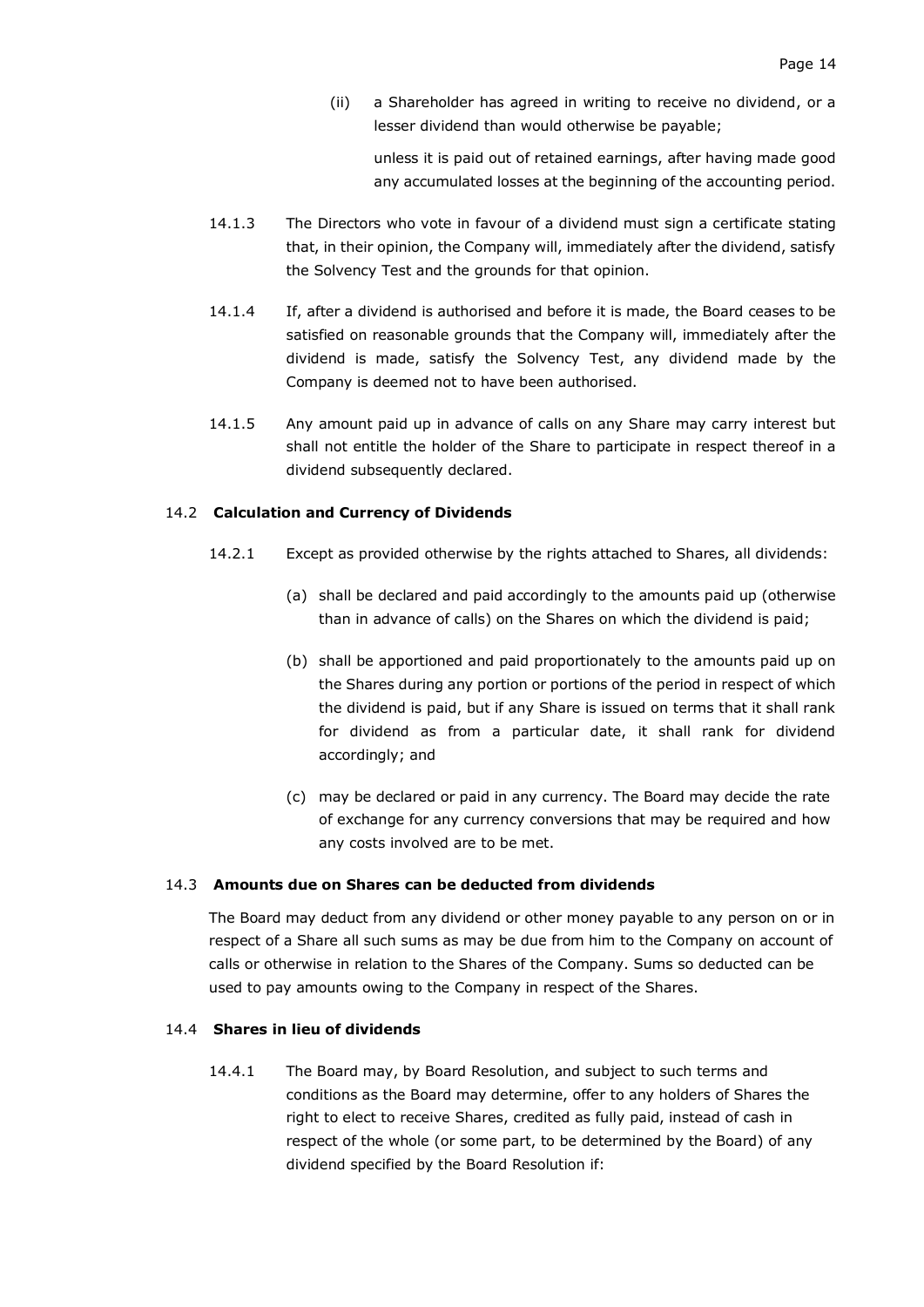- (a) The right to receive Shares, wholly or partly, in lieu of the proposed dividend or proposed future dividends has been offered to all Shareholders on the same terms; and
- (b) If all Shareholders elected to receive the Shares in lieu of the proposed dividend, relative voting or distribution rights, or both, would be maintained; and
- (c) The Shareholders to whom the right is offered are afforded a reasonable opportunity of accepting it; and
- (d) The Shares issued to each Shareholder are issued on the same terms and subject to the same rights as the Shares issued to all Shareholders who agreed to receive the Shares; and
- (e) The provisions of Article [8.6](#page-8-1) are complied with by the Board.

#### 14.5 **No interest on dividends**

Unless otherwise provided by the rights attached to the Share, no dividend or other monies payable by the Company or in respect of a Share shall bear interest as against the Company.

#### 14.6 **Method of Payment**

- 14.6.1 The Company may pay any dividend, interest or other sum payable in respect of a Share in cash or by direct debit, bank transfer, cheque, dividend warrant, or money order or by any other method, including by electronic means, as the Board may consider appropriate.
- 14.6.2 For uncertificated Shares, any payment may be made by means of the relevant system (subject always to the facilities and requirements of the relevant system) and such payment may be made by the Company or any person on its behalf by sending an instruction to the operator of the relevant system to credit the cash memorandum account of the holder or joint holders of such Shares or, if permitted by the Company, of such person as the holder or joint holders may in writing direct.

#### 14.7 **Uncashed dividends**

If cheques, warrants or orders for dividends or other sums payable in respect of a Share sent by the Company to the person entitled to them are returned to the Company or left uncashed on two consecutive occasions or, following one occasion, reasonable enquires have failed to establish any new address to be used for the purpose, the Company does not have to send any dividends or other monies payable in respect of that Share due to that person until he notifies the Company of an address to be used for the purpose.

### 14.8 **Unclaimed dividends**

All dividends, interest or other sums payable and unclaimed for 12 (twelve) months after having become payable may be invested or otherwise made use of by the Board for the benefit of the Company until claimed. The Company shall not be a trustee in respect of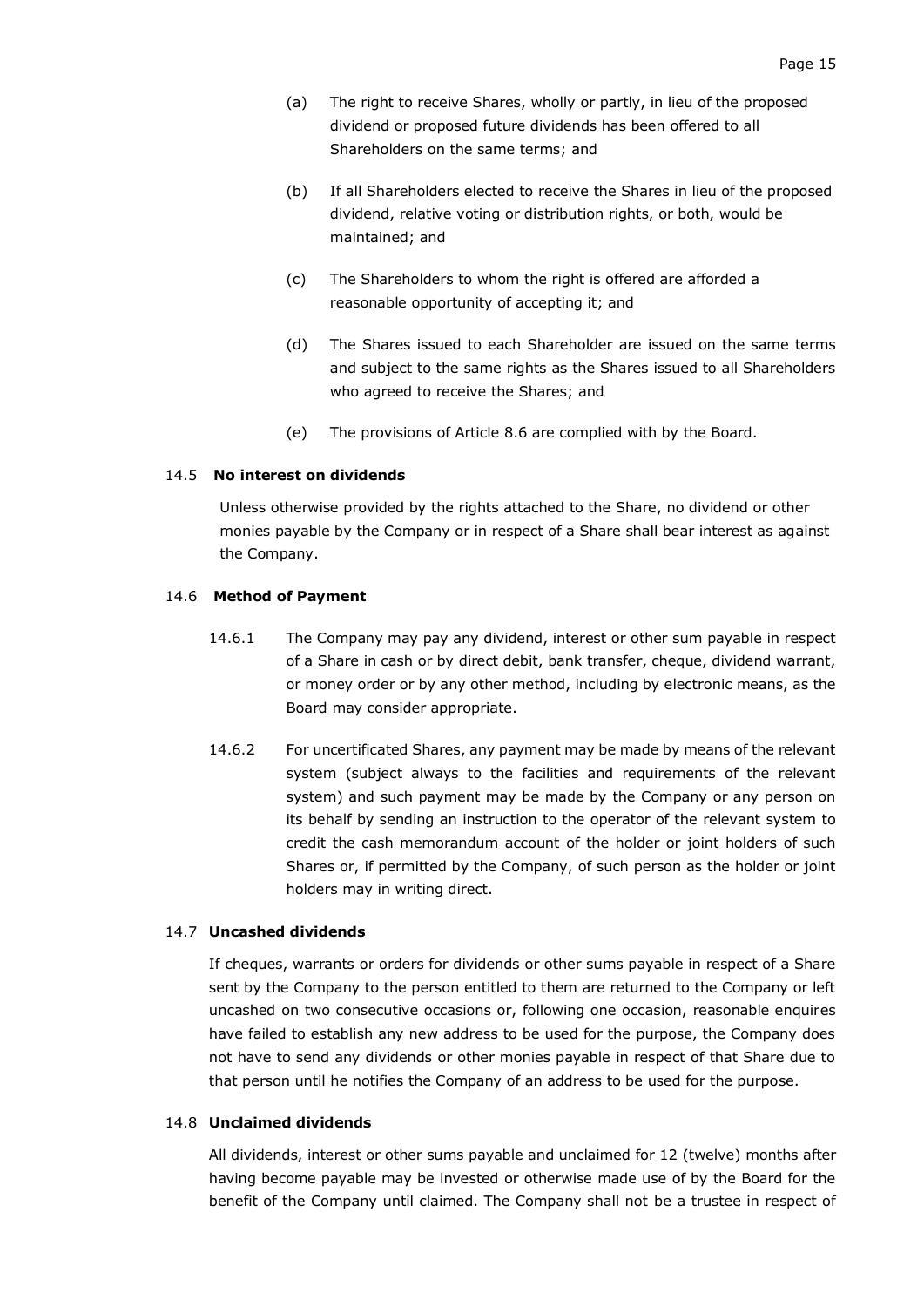such unclaimed dividends and will not be liable to pay interest on it. All dividends that remain unclaimed for 5 (five) years after they were first declared or became due for payment shall (if the Board so resolves) be forfeited and shall cease to remain owing by the Company.

### <span id="page-17-0"></span>**15 RESERVE ACCOUNTS**

- 15.1 The Board may set aside any amount out of the profits of the Company and credit any reserve account with that amount.
- 15.2 The reserve account shall, at the discretion of the Board, be used for any lawful purpose in the business of the Company or be invested in such investments as the Board may think fit. The Board may also carry forward to the accounts of the succeeding year or years any balance of profits to reserve.

### <span id="page-17-1"></span>**PART 3. SHAREHOLDERS**

#### <span id="page-17-2"></span>**16 SHAREHOLDER POWERS**

#### 16.1 **Powers reserved to Shareholders**

- 16.1.1 Powers reserved to the Shareholders by the Companies Act may be exercised only:
	- (a) At a meeting of Shareholders pursuant to Article [17.1](#page-18-1) or Article [17.7;](#page-18-2)
	- (b) By a unanimous resolution; or
	- (c) By a resolution in lieu of a meeting pursuant to section 117 of the Companies Act.

#### 16.2 **Ordinary resolutions**

Unless otherwise specified in the Companies Act, or this Constitution, a power reserved to Shareholders may be exercised by an Ordinary Resolution.

#### <span id="page-17-3"></span>16.3 **Special resolutions**

- <span id="page-17-4"></span>16.3.1 When Shareholders exercise a power to:
	- (a) adopt a constitution, or alter or revoke the constitution;
	- (b) reduce the stated capital of the Company under section 62 of the Companies Act;
	- (c) approve a major transaction;
	- (d) approve an amalgamation of the Company under section 246 of the Companies Act;
	- (e) put the Company into liquidation;

<span id="page-17-5"></span>the power must be exercised by Special Resolution.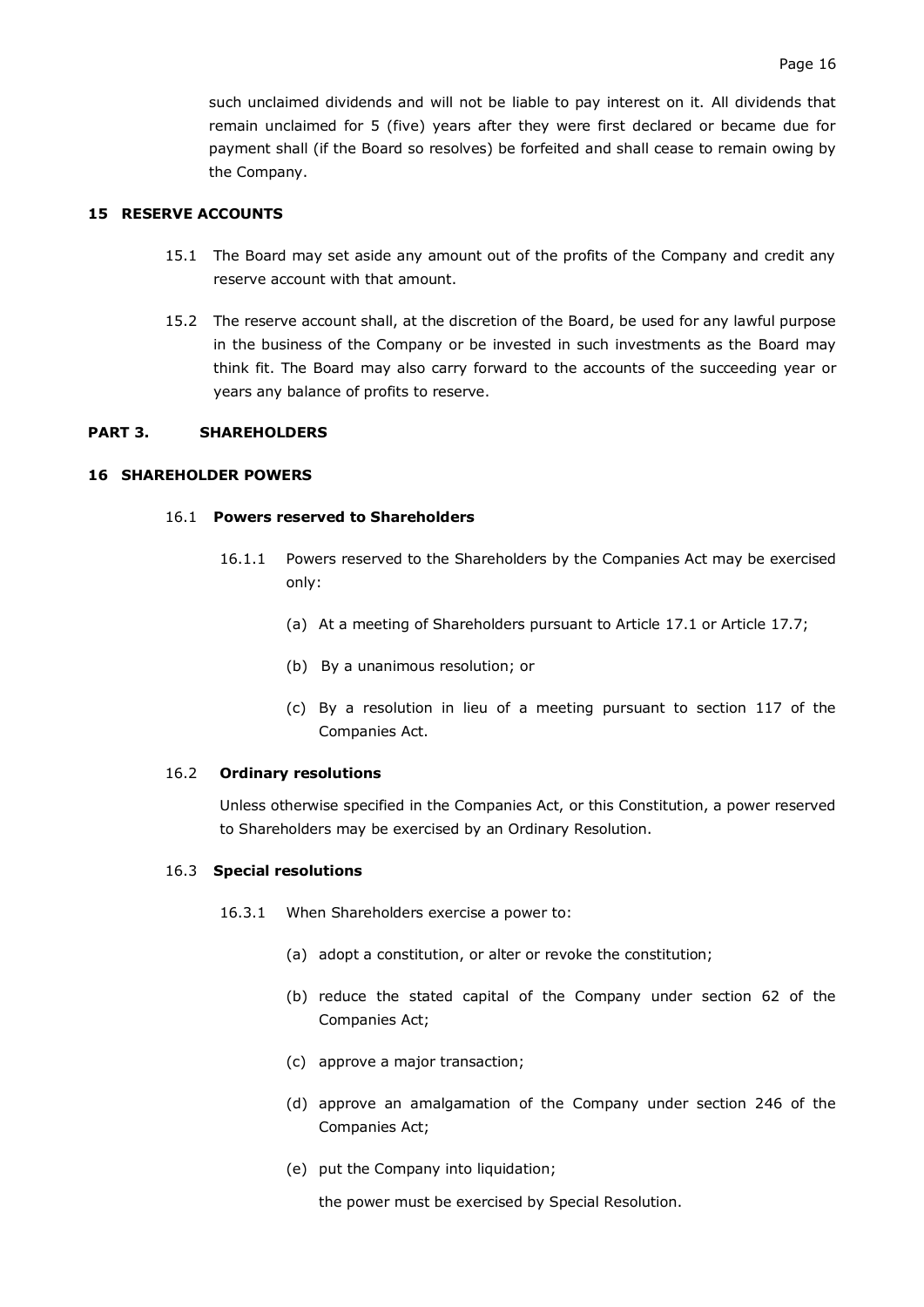- 16.4 A Special Resolution pursuant to Article [16.3.1\(a\)](#page-17-3) to [16.3.1\(d\)](#page-17-4) can be rescinded only by a Special Resolution.
- 16.5 A Special Resolution pursuant to Article [16.3.1\(e\)](#page-17-5) cannot be rescinded.

### <span id="page-18-1"></span><span id="page-18-0"></span>**17 MEETINGS OF SHAREHOLDERS**

- 17.1 **Annual Meeting:** Subject to Article [17.2,](#page-18-3) the Board shall call an annual meeting of Shareholders to be held -
	- 17.1.1 not more than once in each year;
	- 17.1.2 not later than 6 (six) months after the Balance Sheet Date of the Company; and
	- 17.1.3 not later than 15 (fifteen) months after the previous annual meeting.
- <span id="page-18-3"></span>17.2 The Company may not hold its first annual meeting in the calendar year of its incorporation but shall hold that meeting within 18 (eighteen) months of its incorporation.
- 17.3 The Company shall hold the meeting on the date on which it is called to be held.
- 17.4 A printed copy of the Company's annual report (including balance sheet and every document required by law to be annexed thereto and profit and loss account or income and expenditure account) shall, at least 14 days before the date of the meeting of shareholders, be delivered or sent by post to the registered address of every Shareholder.
- 17.5 The business to be transacted at an annual meeting shall, unless already dealt with by the Company, include -
	- 17.5.1 the consideration and adoption of the financial statements;
	- 17.5.2 the receiving of any auditor's report;
	- 17.5.3 the consideration of the annual report;
	- 17.5.4 the appointment of any auditor pursuant to section 200 of the Companies Act.
- 17.6 Where the financial statements are not approved at the annual meeting, they shall be presented at a further special meeting called by the Board.
- <span id="page-18-2"></span>17.7 **Special Meeting:** a special meeting of Shareholders may be called at any time by:
	- 17.7.1 The Board; or
	- 17.7.2 on the written request of Shareholders holding shares carrying together not less than 5 per cent of the voting rights entitled to be exercised on the issue.

#### 17.8 **Written Resolutions**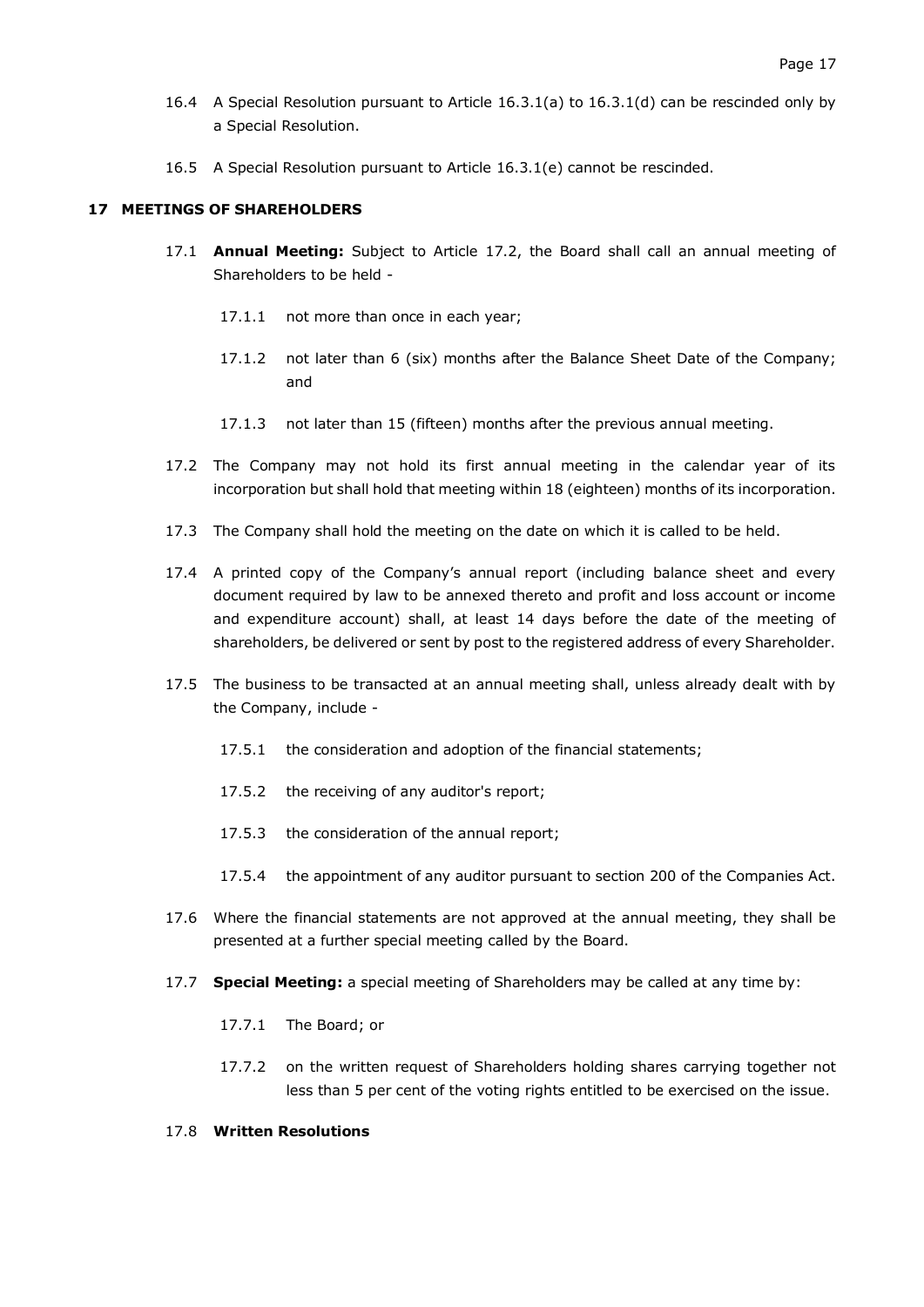- 17.8.1 Subject to Article [17.8.1\(a\)a](#page-19-2)nd [17.8.1\(b\),](#page-19-3) a resolution in writing, signed by Shareholders, shall be valid as if it has been passed at a meeting of those Shareholders, where the resolution is signed by Shareholders who:
	- (a) are entitled to vote on that resolution at a meeting of Shareholders; and
	- (b) hold not less than 75 per cent of the votes entitled to be cast on that resolution.

#### <span id="page-19-3"></span><span id="page-19-2"></span>17.9 **Proceedings at Meetings:**

Meetings of Shareholders shall be conducted in accordance with the Fifth Schedule to the Companies Act.

#### <span id="page-19-0"></span>**PART 4. MANAGEMENT**

#### <span id="page-19-1"></span>**18 DIRECTORS**

#### 18.1 **Appointment of Directors**

- 18.1.1 The Shareholders may vote on a resolution to appoint multiple Directors, notwithstanding the provisions of section 137 of the Companies Act.
- 18.1.2 Unless otherwise determined by Special Resolution, the number of the Directors shall not be less than 2 (two) and not more than 25 (twenty-five).
- 18.1.3 The Company shall have at least 2 (two) Directors who shall be ordinarily resident in Mauritius.
- 18.1.4 The person(s) named as Director(s) in the application for registration or in an amalgamation proposal shall hold office as a Director from the date of registration or the date the amalgamation proposal is effective until that person ceases to hold office as a Director in accordance with this Constitution.
- <span id="page-19-4"></span>18.1.5 All subsequent Directors of the Company shall be appointed by Ordinary Resolution of the Shareholders, or by notice to the Company signed by the holder or holders for the time being of the majority of ordinary shares in the capital of the Company. The minimum notice period to the Company of the intention to propose a person for election as a Director, and the minimum notice period to the Company by such person of his willingness to be elected, will be at least 7 days, and the latest date for lodgement of such notices shall be not more than 7 days before the date of the meeting or the written resolution for such election.
- 18.1.6 A Director need not be a Shareholder of the Company but shall be entitled to receive notice of and attend all Meetings of Shareholders of the Company.
- 18.2 The Board may appoint a person who satisfies the requirements for appointment as a Director to fill any vacancy and serve as a Director on a temporary basis until the vacancy has been filled by election in terms of clause [18.1.5](#page-19-4) of this Constitution or until the next annual meeting of Shareholders whichever occurs first, and during that period any person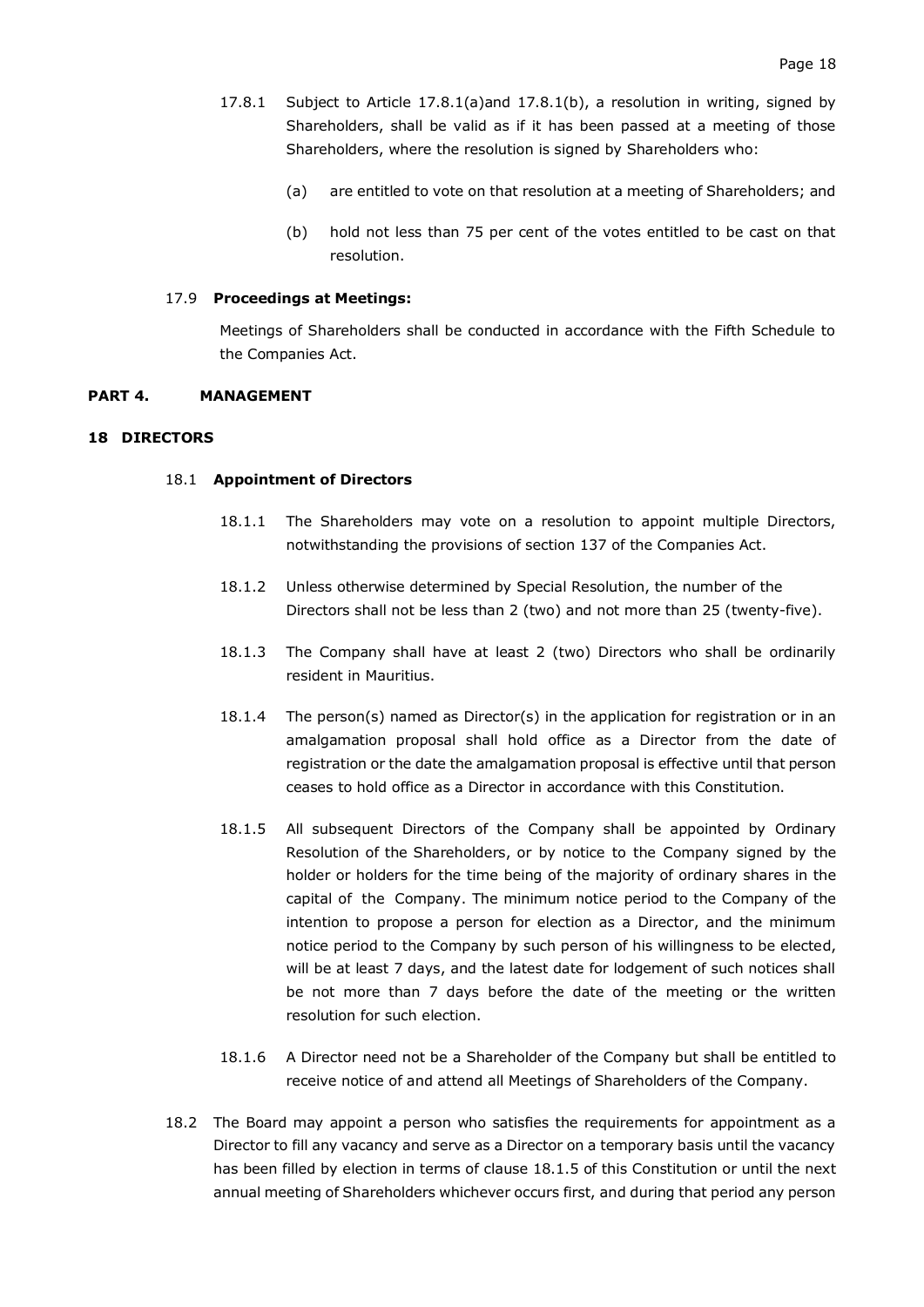### 18.3 **Alternate Directors**

- 18.4 Any Director may appoint any person other than an existing Director (who has been approved for that purpose by a majority of the other Directors or alternate or substituted Directors) to be an alternate or substituted Director.
- 18.5 The appointee, while he or she holds office as an alternate or substituted Director:
	- 18.5.1 is entitled to notice of Board meetings and to attend and vote at the meetings as a Director in the absence of their appointing Director; and
	- 18.5.2 does not require any shareholding qualification; and
	- 18.5.3 in the absence of their appointing Director, perform all the functions and exercise all the powers, of the Director; and
	- 18.5.4 is not entitled to be remunerated by the company otherwise than out of the remuneration of the Director appointing him or her.
- 18.6 Any appointment so made may be cancelled at any time by the appointor and any appointment or cancellation under this Article must be effected by notice in writing to be delivered to the Company. Any such appointment will be deemed to be cancelled on the appointing Director ceasing to be a Director.
- 18.7 Any Director or alternate Director may attend and vote by proxy at any meeting of the Directors, provided that the proxy is a Director or alternate Director and has been appointed in writing under the hand of the appointor.
- 18.8 Every such appointment must be for a particular meeting or meetings, but with the consent of the Board.

### 18.9 **Removal of Directors**

- 18.9.1 A Director shall vacate his office in any of the following events namely:
	- (a) If he resigns his office by notice in writing signed by him and left at the registered office;
	- (b) If he becomes insolvent or makes any arrangements or composition with his creditors generally;
	- (c) If he ceases to be a Director by, or becomes prohibited from being a Director due to, an order made under the provisions of any law or enactment; or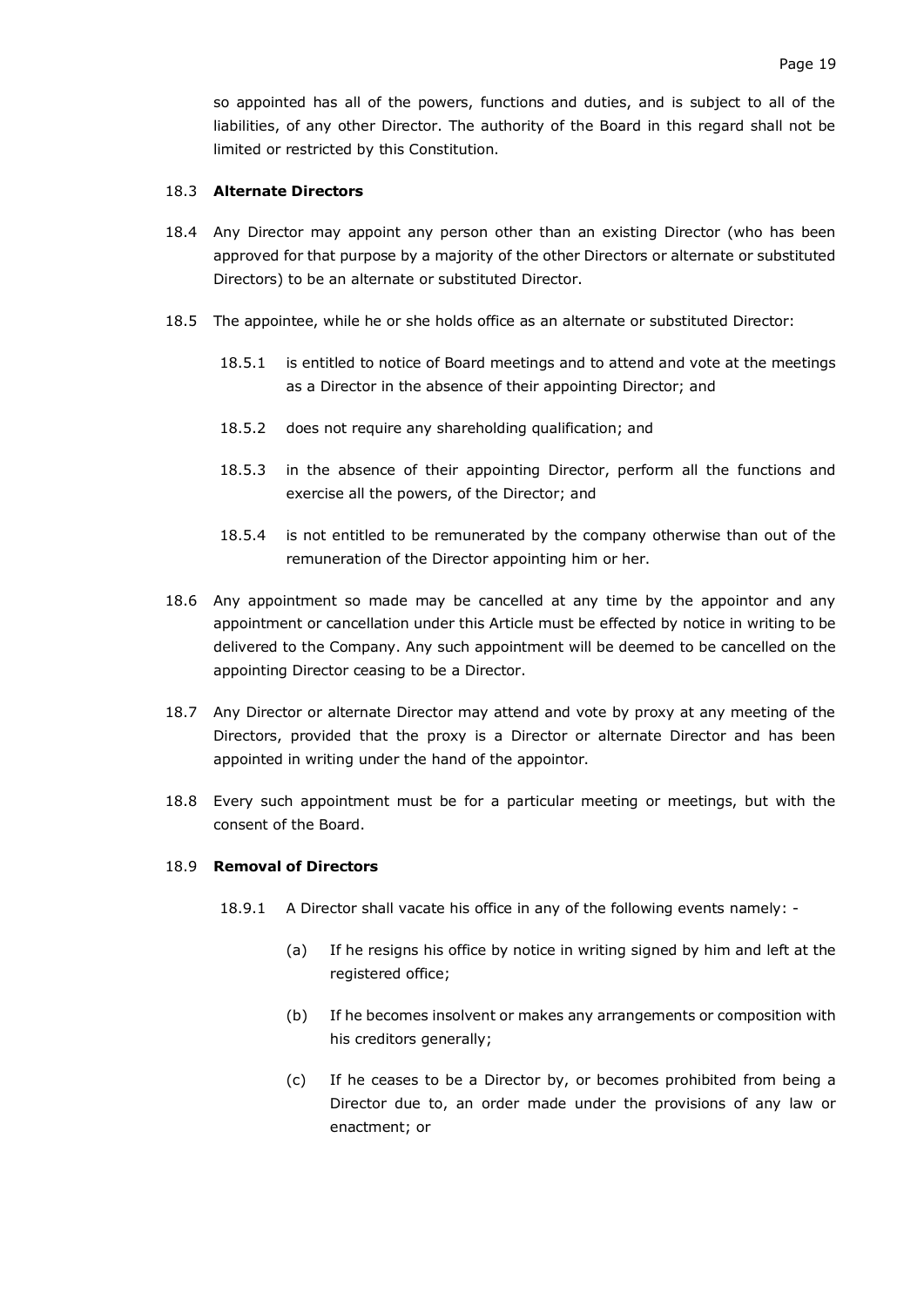(d) by an Ordinary Resolution of the Company in a meeting of Shareholders called for the purpose that includes the removal of the Director, subject to the rights of any such Director to claim damages under any contract.

#### <span id="page-21-0"></span>**19 SELF-INTEREST TRANSACTIONS**

- 19.1 The Directors must comply with sections 147 (Meaning of **"interested"**) to 157 (Restrictions on Share dealing by Directors) of the Companies Act.
- 19.2 Subject to Article [19.3,](#page-21-1) a Director of the Company shall be interested in a transaction to which the Company is a party where the Director -
	- 19.2.1 is a party to, or shall or may derive a material financial benefit from the transaction;
	- 19.2.2 has a material financial interest in or with another party to the transaction;
	- 19.2.3 is a Director, officer, or trustee of another party to, or person who shall or may derive a material financial benefit from, the transaction, not being a party or person that is -
		- (a) the Company's holding company being a holding company of which the Company is a wholly-owned subsidiary;
		- (b) a wholly-owned subsidiary of the Company; or
		- (c) a wholly-owned subsidiary of a holding company of which the Company is also a wholly-owned subsidiary;
	- 19.2.4 is the parent, child or spouse of another party to, or person who shall or may derive a material financial benefit from, the transaction; or
	- 19.2.5 is otherwise directly or indirectly materially interested in the transaction.
- <span id="page-21-1"></span>19.3 A Director of the Company shall not be deemed to be interested in a transaction to which the Company is a party if the transaction comprises only the giving by the Company of security to a third party and at the request of that third party which has no connection with the Director and in respect of a debt or obligation of the Company for which the Director or another person has personally assumed responsibility in whole or in part under a guarantee, indemnity, or by the deposit of a security.

### <span id="page-21-2"></span>19.4 **Disclosure of interest**

- 19.4.1 A Director of the Company shall, immediately after becoming aware of the fact that he is interested in a transaction or proposed transaction with the Company, cause to be entered in the interests register where it has one, and disclose to the Board of the Company -
	- (a) where the monetary value of the Director's interest can be quantified, the nature and monetary value of that interest; or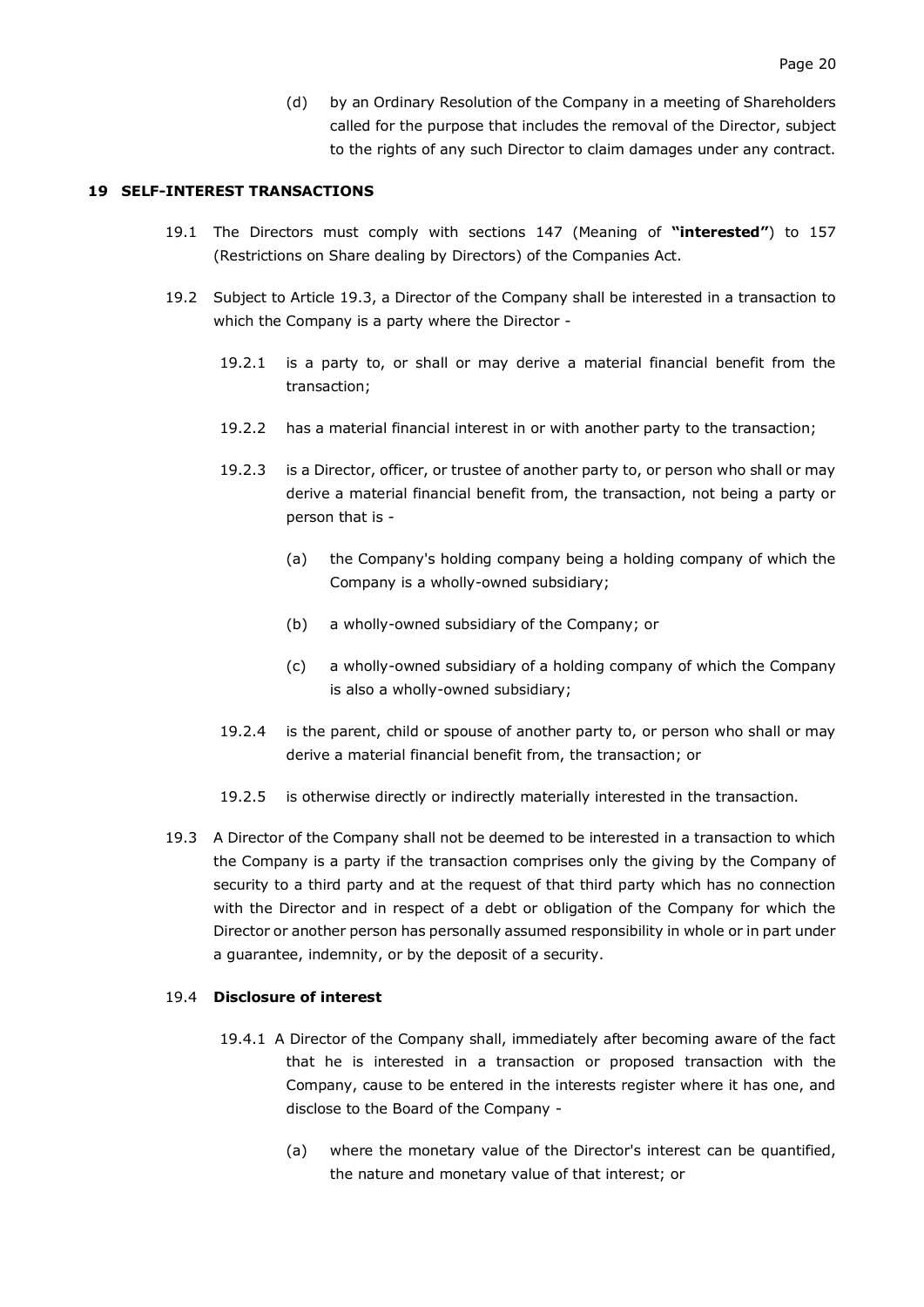- (b) where the monetary value of the Director's interest cannot be quantified, the nature and extent of that interest.
- 19.4.2 A Director of the Company shall not be required to comply with Article [19.4.1](#page-21-2) where -
	- (a) the transaction or proposed transaction is between the Director and the Company; and
	- (b) the transaction or proposed transaction is or is to be entered in the ordinary course of the Company's business and on usual terms and conditions.
- 19.4.3 For the purposes of Article [19.4.1,](#page-21-2) a general notice entered in the interests register or disclosed to the Board to the effect that a Director is a Shareholder, Director, officer or trustee of another named company or other person and is to be regarded as interested in any transaction which may, after the date of the entry or disclosure, be entered with that company or person, is a sufficient disclosure of interest in relation to that transaction.
- 19.4.4 A failure by a Director to comply with Article [19.4.1](#page-21-2) shall not affect the validity of a transaction entered by the Company or the Director.

#### <span id="page-22-0"></span>19.5 **Avoidance of transactions**

- 19.5.1 A transaction entered by the Company in which a Director of the Company is interested may be avoided by the Company at any time before the expiration of 6 (six) months after the transaction is disclosed to all the Shareholders whether by means of the Company's annual report or otherwise.
- 19.5.2 A transaction shall not be avoided where the Company receives fair value under it.

#### <span id="page-22-1"></span>19.6 **Effect on third parties**

The avoidance of a transaction under Article [19.5](#page-22-0) shall not affect the title or interest of a person in or to property which that person has acquired where the property was acquired -

- 19.6.1 from a person, other than the Company; and
- 19.6.2 for valuable consideration.

### 19.7 **Application of Avoidance of Transactions in certain cases**

- 19.7.1 Articles [19.5](#page-22-0) and [19.6](#page-22-1) shall not apply in relation to
	- (a) remuneration or any other benefit given to a Director in accordance with this Constitution; or
	- (b) an indemnity given or insurance provided in accordance with this Constitution.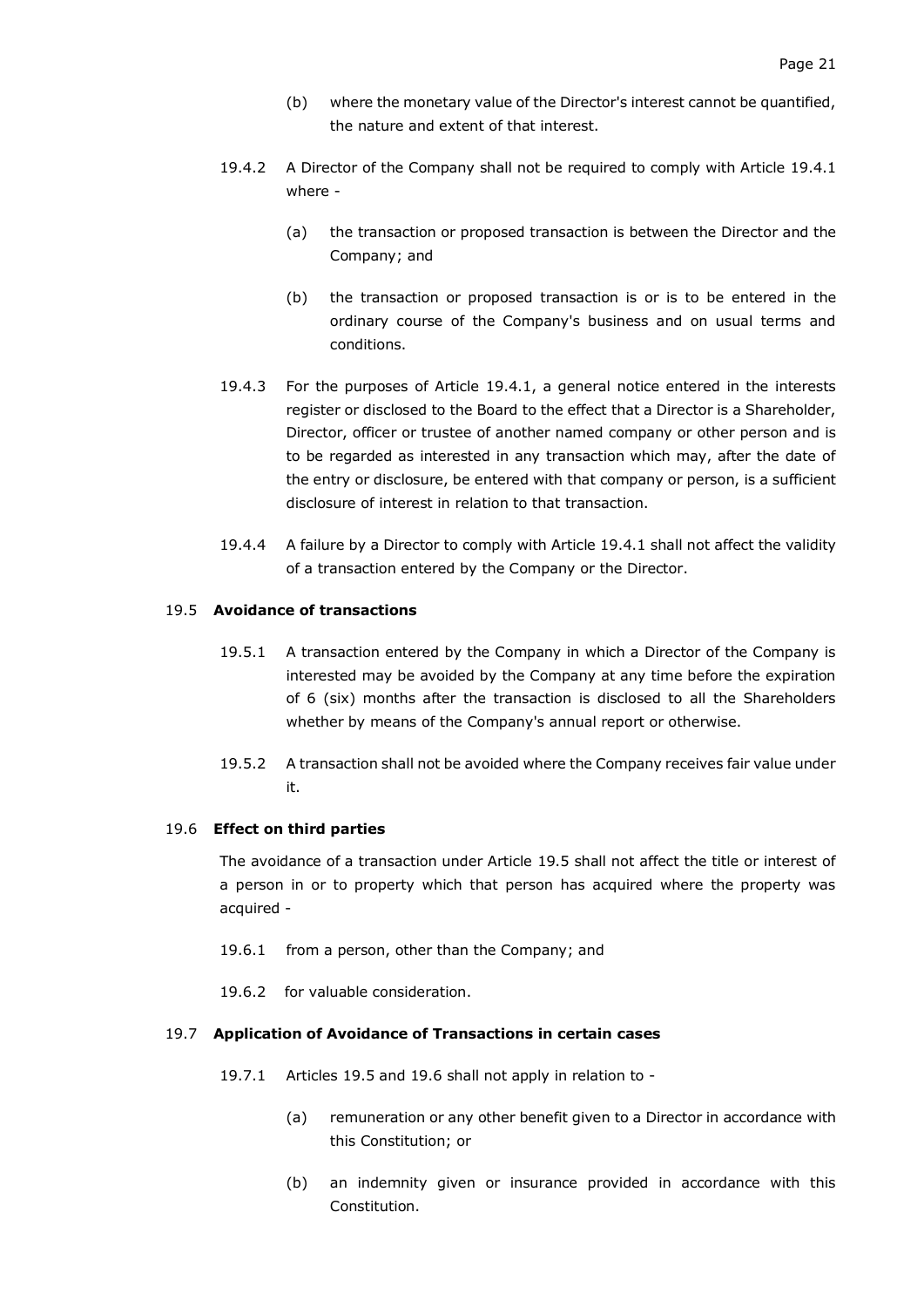- 19.8.1 A Director of the Company who is interested in a transaction entered, or to be entered into, by the Company, may -
	- (a) not vote on any matter relating to the transaction, and if he does vote, his vote shall not be counted;
	- (b) attend a meeting of Directors at which a matter relating to the transaction arises and be included among the Directors present at the meeting for the purpose of a quorum;
	- (c) sign a document relating to the transaction on behalf of the Company; and
	- (d) do any other thing in his capacity as a Director in relation to the transaction, as if the Director were not interested in the transaction.

#### <span id="page-23-1"></span><span id="page-23-0"></span>**20 POWERS OF THE BOARD**

#### 20.1 **General**

- 20.1.1 The business and affairs of a Company shall be managed by, or under the direction or supervision of, the Board.
- 20.1.2 The Board shall have all the powers necessary for managing, and for directing and supervising the management of, the business and affairs of the Company.
- 20.1.3 No alteration of this Constitution and no such direction given by the Company shall invalidate any prior act of the Board which would have been valid if such alteration had not been made or such direction had not been given. Terms contained elsewhere in this Constitution as to any specific power of the Board shall not be deemed to limit the general powers given by this Article [20.1.](#page-23-1)

# 20.2 **Powers of Executive Directors**

- 20.2.1 Subject to Section 131 and the Seventh Schedule of the Companies Act, The Board or any committee authorised by the Board may:
	- (a) delegate or entrust to and confer on any Director holding executive office (including a Chief Executive or Managing Director) such of its powers, authorities and discretions (with power to sub-delegate) for such time, on such terms and subject to such conditions as it thinks fit; and
		- (b) revoke, withdraw, alter or vary all or any of such powers.

### 20.3 **Delegation to Committees**

20.3.1 Subject to the Section 131 and the Seventh Schedule of the Companies Act, the Board may delegate any of its powers, authorities and discretions (with power to sub-delegate) for such time on such terms and subject to such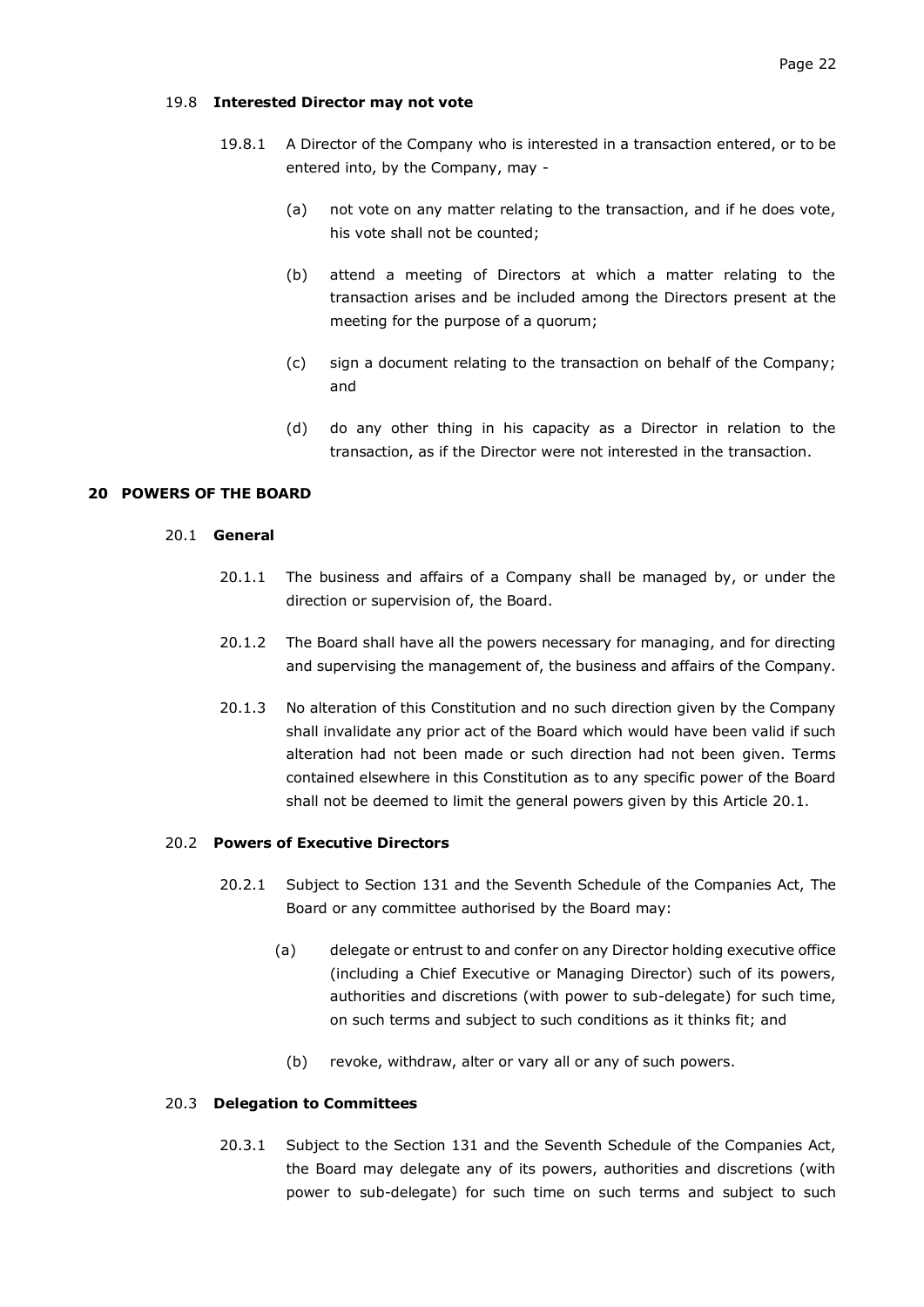conditions as it thinks fit to any committee consisting of one or more Directors and (if thought fit) one or more other persons provided that:

- (a) a majority of the members of a committee shall be Directors; and
- (b) no resolution of a committee shall be effective unless a majority of those present when it is passed are Directors or alternate Directors.
- 20.3.2 the Board may confer such powers either collaterally with, or to the exclusion of and in substitution for, all or any of the powers of the Board in that respect and may revoke, withdraw, alter or vary any such powers and discharge any such committee in whole or in part. Insofar as any power, authority or discretion is so delegated, any reference in this Constitution to the exercise by the Board of such power, authority or discretion shall be construed as if it were a reference to the exercise of such power, authority or discretion by such committee.

#### <span id="page-24-0"></span>**21 POWER OF ATTORNEY**

- 21.1 The Board may, by power of attorney or otherwise, appoint any person or persons to be the agent of the Company and may delegate to any such person or persons any of its powers, authorities
- 21.2 and discretions (with power to sub-delegate), in each case for such purposes and for such time, on such terms (including as to remuneration) and conditions as it thinks fit.
- 21.3 The Board may confer such powers either collaterally with, or to the exclusion of and in substitution for, all or any of the powers of the Board in that respect and may revoke, withdraw, alter or vary any of such powers.

#### <span id="page-24-2"></span><span id="page-24-1"></span>**22 BOARD MEETINGS**

#### 22.1 **Quorum**

- 22.1.1 The quorum at any Board meeting (including adjourned meetings) shall be a majority of the Directors, of whom two (2) shall at least be resident in Mauritius.
- 22.1.2 No business shall be conducted at any meeting of the Directors unless a quorum is present at the beginning of the meeting and when that business is voted on.

#### <span id="page-24-3"></span>22.2 **Notice**

- 22.2.1 A notice of a meeting of the Board shall be sent to every Director at least 14 days before the proposed meeting, and the notice shall include the date, time, and place of the meeting and the matters to be discussed.
- 22.2.2 An irregularity in the notice of a meeting is waived where all Directors entitled to receive notice of the meeting attend the meeting without protest as to the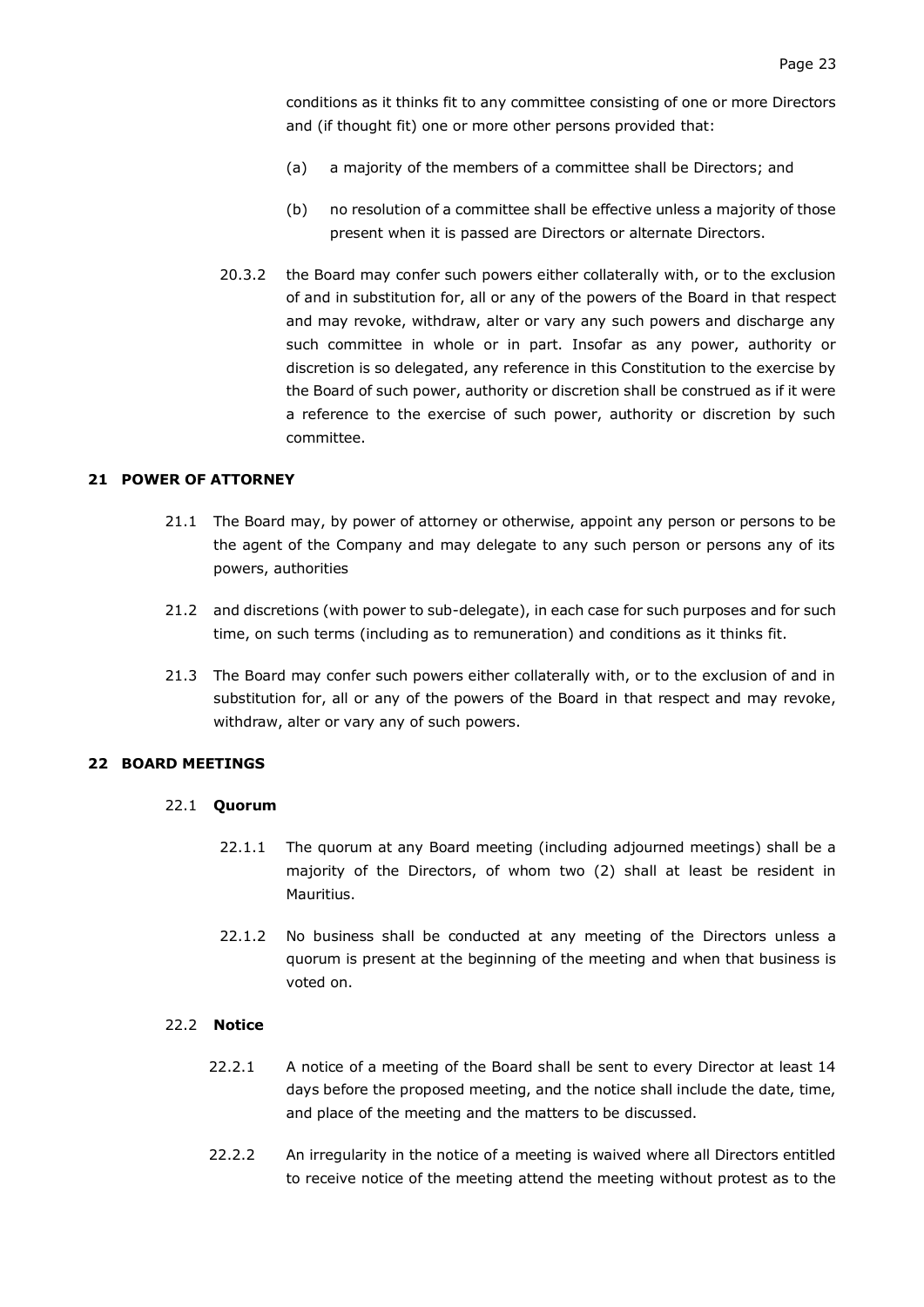irregularity or where all Directors entitled to receive notice of the meeting agree to the waiver.

- 22.3 **Methods of holding meetings**: A meeting of the Board shall be held:
	- 22.3.1 either by a number of Directors who constitute a quorum being assembled together and physically present at the place, date, and time appointed for the meeting, provided however that Directors who cannot physically attend the meeting shall, to the extent possible, be given the opportunity to participate and deliberate at the meeting by means of audio, or audio and visual, communication; or
	- 22.3.2 by means of audio, or audio and visual, communication by which all Directors participating and constituting a quorum can simultaneously hear each other throughout the meeting.

### 22.4 **Voting**

- 22.4.1 Every Director has one vote.
- 22.4.2 The chairperson shall not have a casting vote.
- 22.4.3 A resolution of the Board is passed if it is agreed to by all Directors present at a meeting of the Board (either physically or by means of audio, or audio and visual, communication) without dissent or if a majority of the votes cast on it are in favour of it.
- 22.4.4 A Director present at a meeting of the Board (either physically or by means of audio, or audio and visual, communication) is presumed to have agreed to, and to have voted in favour of, a resolution of the Board unless he expressly dissents from or votes against the resolution at the meeting.
- 22.5 **Proceedings**: Except as provided in Articles [22.1,](#page-24-2) [22.2,](#page-24-3) 22.3 and 22.4 above, Board meetings shall be held in accordance with the Eighth Schedule to the Companies Act.
- 22.6 **Written resolutions**: A resolution in writing signed by all the Directors shall be as valid and effective for all purposes as a resolution passed by the Directors at a meeting duly convened, held and constituted. The resolution will be deemed to have been passed at the time at which the resolution is signed by the last Director to sign.

### <span id="page-25-0"></span>**23 INDEMNITY AND INSURANCE**

- 23.1 The Company shall indemnify a Director or employee of the Company or a related company for any costs incurred by him or the Company in respect of any proceedings:
	- 23.1.1 that relates to liability for any act or omission in his capacity as a Director or employee; and
	- 23.1.2 in which judgment is given in his favour, or in which he is acquitted, or which is discontinued or in which he is granted relief under section 350 of the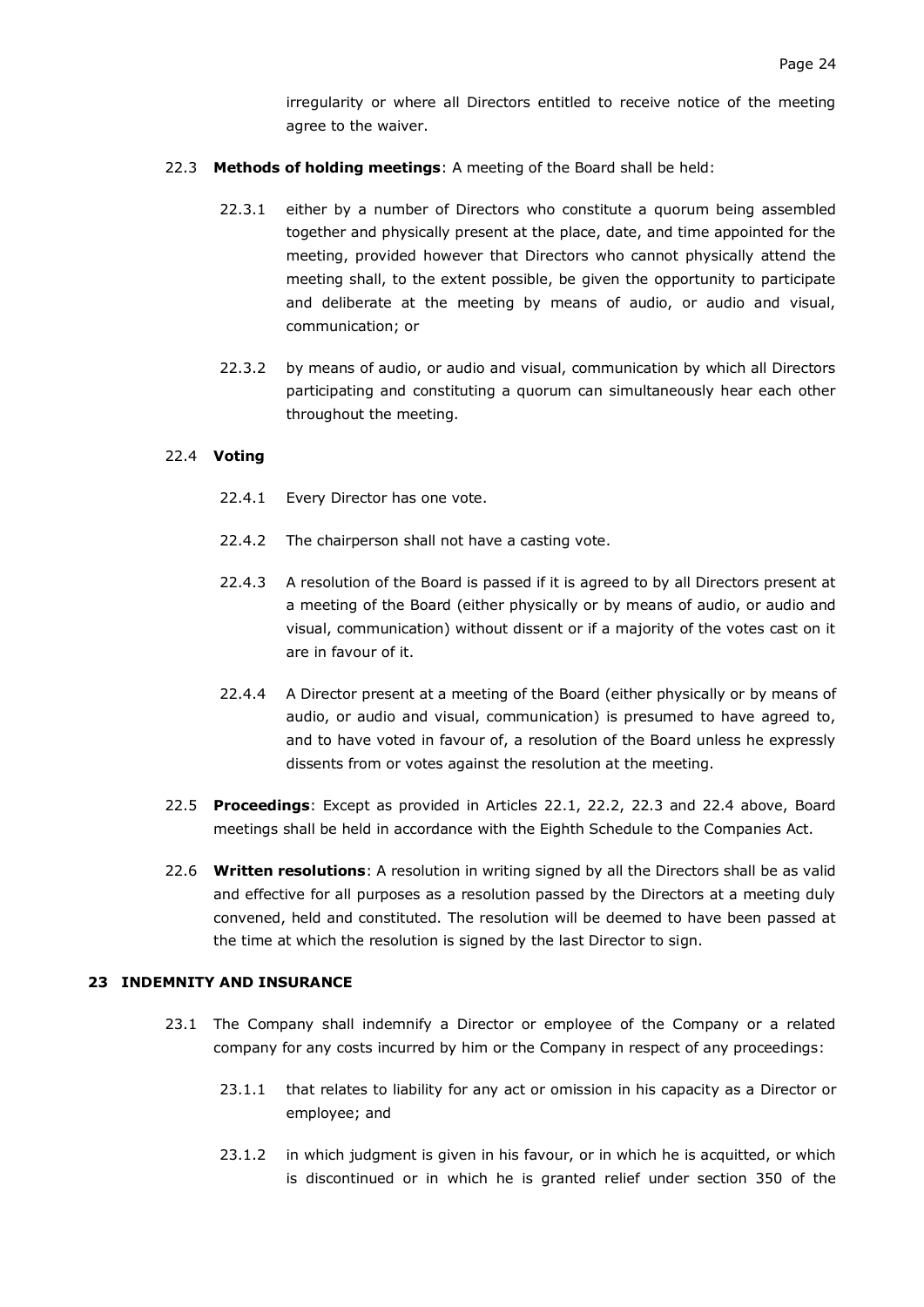Companies Act or where proceedings are threatened and such threatened action is abandoned or not pursued.

- 23.2 The Company shall indemnify a Director or employee of the Company or a related company in respect of:
	- 23.2.1 liability to any person, other than the Company or a related company, for any act or omission in his capacity as a Director or employee; or
	- 23.2.2 costs incurred by that Director or employee in defending or settling any claim or proceedings relating to any such liability, not being criminal liability or liability in respect of a breach, in the case of a Director, of the duty specified in section 143(1)(c) of the Companies Act.
- 23.3 The Company shall, with the prior approval of the Board, effect insurance for a Director or employee of the Company or a related company in respect of:
	- 23.3.1 liability, not being criminal liability, for any act or omission in his capacity as a Director or employee;
	- 23.3.2 costs incurred by that Director or employee in defending or settling any claim or proceeding relating to any such liability; or
	- 23.3.3 costs incurred by that Director or employee in defending any criminal proceedings: (i) that have been brought against the Director or employee in relation to any act or omission in that person's capacity as a Director or employee; (ii) in which that person is acquitted; or (iii) in relation to which a *nolle prosequi* is entered.
- 23.4 This Article does not authorise any indemnity which would be prohibited or rendered void by any provision of the Companies Act or by any other provision of law.

### <span id="page-26-0"></span>**24 BORROWING POWERS**

- 24.1 Subject to this Constitution and the Companies Act, the Board may exercise all the powers of the Company to:
	- 24.1.1 borrow money;
	- 24.1.2 indemnify and guarantee;
	- 24.1.3 mortgage or charge all or any part of the undertaking, property and assets (present and future) and uncalled capital of the Company;
	- 24.1.4 create and issue debentures and other securities; and
	- 24.1.5 give security either outright or as collateral security for any debt, liability or obligation of the Company or of any third party.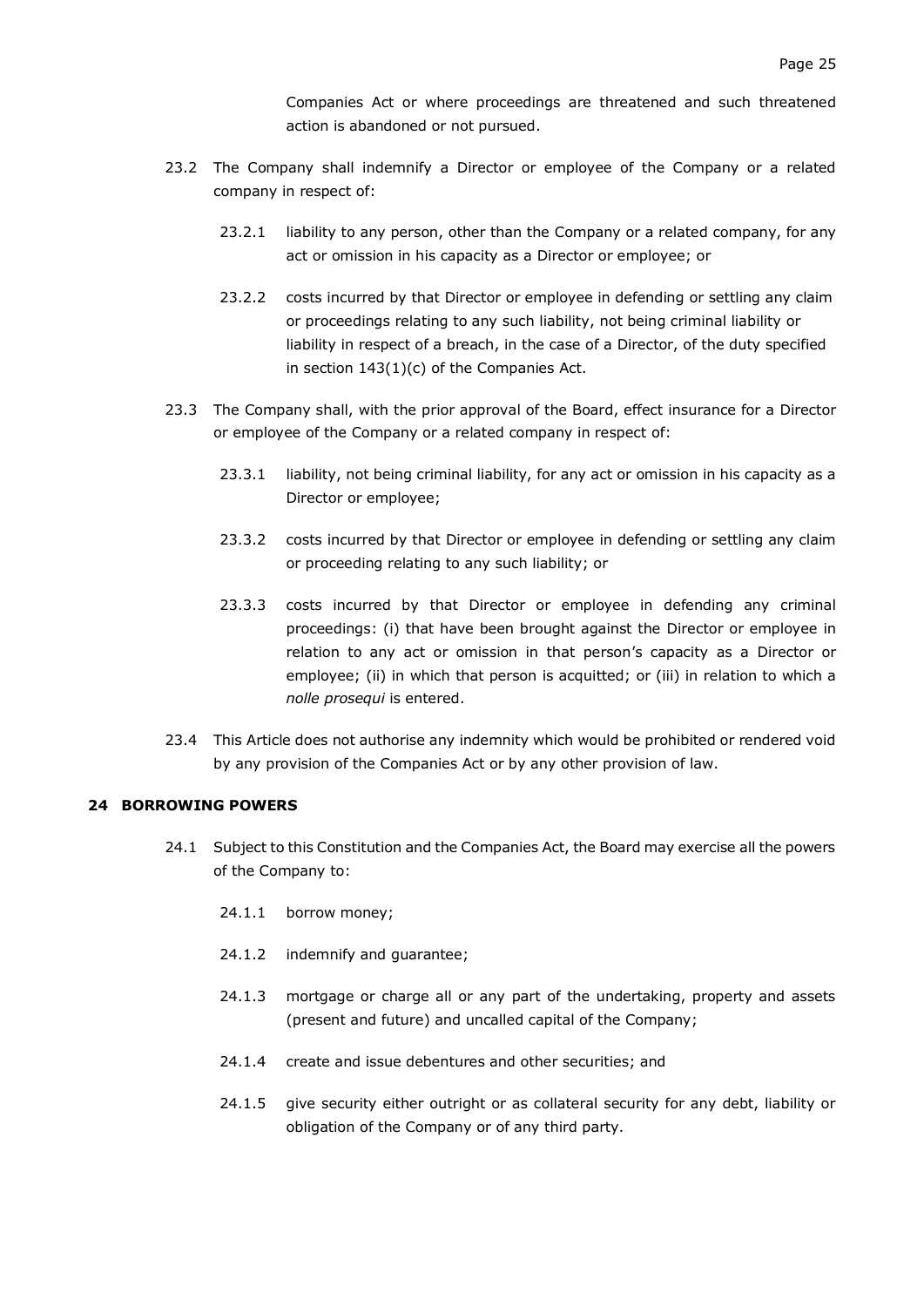### <span id="page-27-0"></span>**PART 5. ADMINISTRATION**

#### <span id="page-27-1"></span>**25 ADMINISTRATOR**

- 25.1 The Board shall appoint as Administrator a Management Company, to manage the Company's administrative affairs.
- 25.2 The Directors may bestow to the Administrator any of the relevant functions, duties, powers and discretion exercisable by them as Directors, (other than its powers under any section specified in the Seventh Schedule to the Companies Act), upon such terms and conditions, including the right to remuneration payable by the Company and with such powers of delegation and sub-delegation and such restrictions as they think fit, either collaterally with or to the exclusion of their own powers.

#### 25.3 **Secretary**

- 25.4 The Board shall appoint one or more secretaries to be the secretary of the Company subject to Article [25.6.](#page-27-4)
- 25.5 If the office of the secretary is vacant then any of the secretary's functions may be done by any assistant or deputy secretary, or if there is no assistant or deputy secretary capable of acting, by any officer of the Company, subject Article [25.6.](#page-27-4)
- <span id="page-27-4"></span>25.6 No person shall be appointed as the secretary of the Company unless that person has consented to be a secretary and has the qualifications specified under section 165 of the Companies Act.

#### <span id="page-27-2"></span>**26 FINANCIAL YEAR AND REPORTING OBLIGATIONS**

- 26.1 The Balance Sheet Date of the Company is 31 December.
- 26.2 The Board shall, within 6 (six) months of its Balance Sheet Date, prepare audited financial statements in accordance with International Financial Reporting Standards or in accordance with such internationally recognised accounting standards as may be agreed with the Commission from time to time.

### <span id="page-27-3"></span>**27 ACCOUNTING AND COMPANY RECORDS**

#### 27.1 **Accounting Records**

- 27.1.1 The Board must keep accounting records that:
	- (a) correctly record and explain the transactions of the Company;
	- (b) shall at any time enable the financial position of the Company to be determined with reasonable accuracy;
	- (c) shall enable the Directors to prepare financial statements; and
	- (d) shall enable the financial statements of the Company to be readily and properly audited.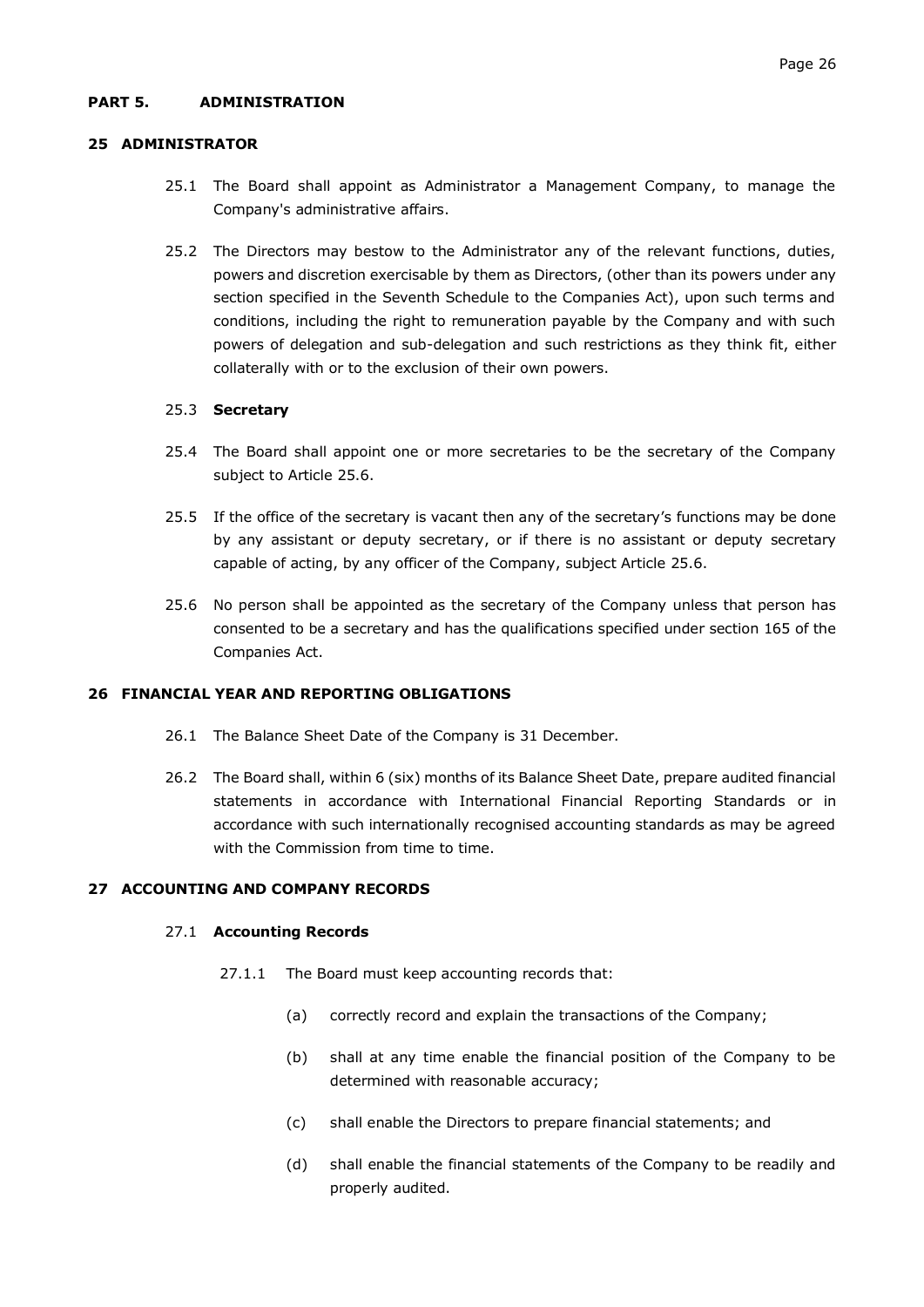### 27.2 **Inspection of Company records by Directors**

- 27.2.1 Subject to Article [27.2.2\(b\),](#page-28-0) every Director of a Company shall be entitled, on giving reasonable notice, to inspect the records of the Company –
	- (a) in written form;
	- (b) without charge; and
	- (c) at a reasonable time specified by the Director.
- 27.2.2 The Court may, on application by the Company, if it is satisfied that
	- (a) it would not be in the Company's interests for a Director to inspect the records; or
	- (b) the proposed inspection is for a purpose that is not properly connected with the Director's duties, direct that the records need not be made available for inspection or restrict the inspection of them in any manner it thinks fit.

#### <span id="page-28-3"></span><span id="page-28-0"></span>27.3 **Inspection of Company records by Shareholders**

27.3.1 A Company shall keep the records specified in Article [27.4](#page-28-1) and make them available for inspection, in the manner specified in Article [27.5,](#page-28-2) by a Shareholder of the Company, or by a person authorised in writing by a Shareholder for the purpose, who serves on the Company written notice of intention to inspect the records.

#### <span id="page-28-1"></span>27.4 **The records to be made available for inspection shall be** -

- (a) Minutes of all meetings and resolutions of Shareholders;
- (b) copies of written communications to all Shareholders or to all holders of a Class of Shares during the preceding 7 years, including annual reports, financial statements, and group financial statements;
- (c) certificates given by Directors under the Companies Act; and
- (d) the interests register of the Company, where it has one.

#### <span id="page-28-2"></span>27.5 **Manner of inspection**

- 27.5.1 Documents which may be inspected under Article [27.3](#page-28-3) shall be available for inspection at the place at which the Company's records are kept between the hours of 9.00 a.m. and 5.00 p.m. on each working day during the inspection period.
- 27.5.2 In this Article, the term **"inspection period"** means the period commencing on the third working day after the day on which notice of intention to inspect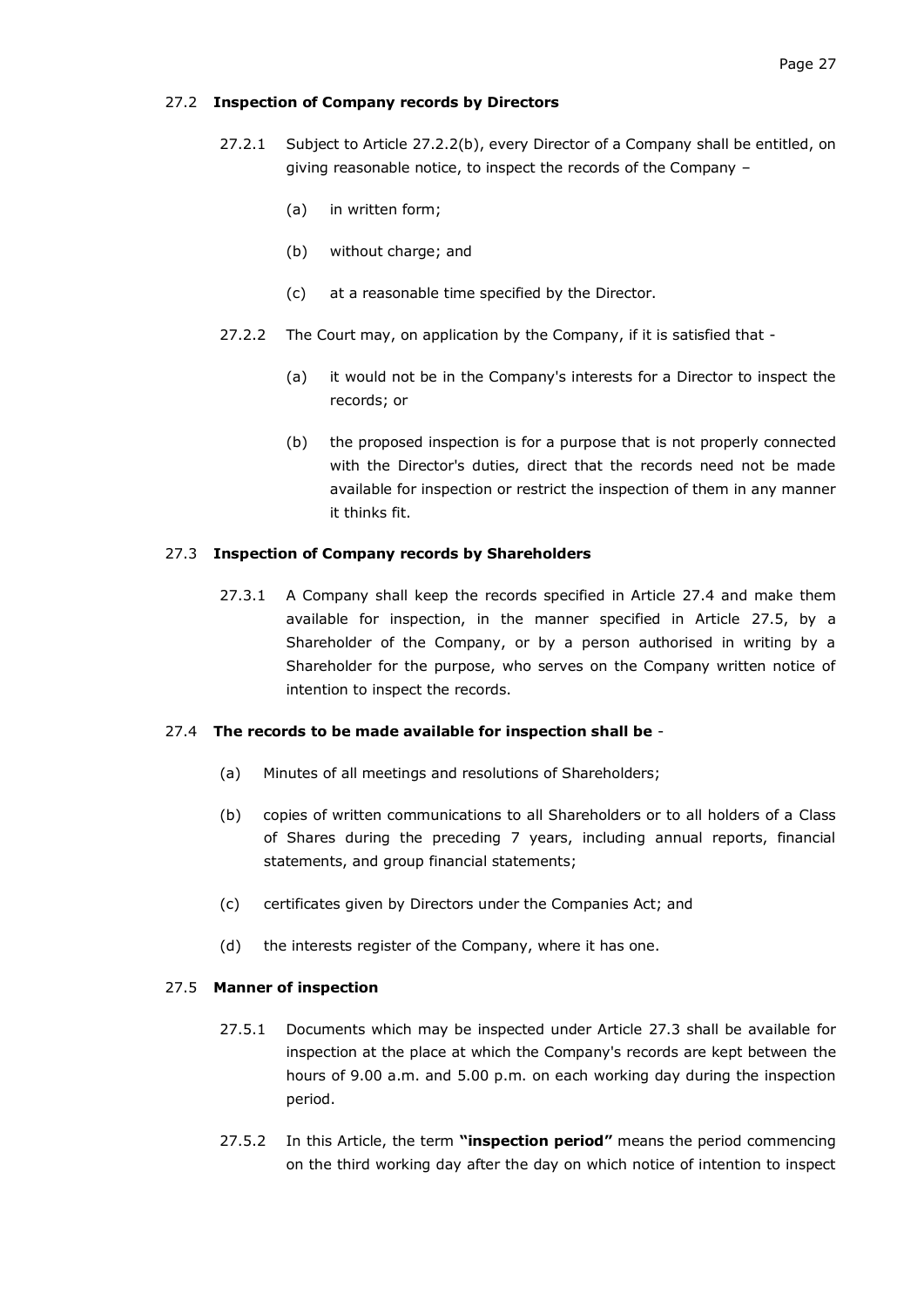is served on the Company by the person or Shareholder concerned and ending with the eighth working day after the day of service.

### <span id="page-29-0"></span>**28 AUDIT**

- 28.1 The Company shall, at each annual meeting, appoint an auditor to-
	- 28.1.1 hold office from the conclusion of the meeting until the conclusion of the next annual meeting; and
	- 28.1.2 audit the financial statements of the Company and if the Company is required to complete group financial statements, those group financial statements, for the accounting period next after the meeting.
- 28.2 The Board may fill any casual vacancy in the office of auditor, but while the vacancy remains, the surviving or continuing auditor, if any, may continue to act as auditor.
- 28.3 A Director or officer of the Company shall not be capable of being appointed as an Auditor of the Company.

#### <span id="page-29-1"></span>**29 BANK ACCOUNT**

The Company shall always maintain its principal bank account in Mauritius.

### <span id="page-29-2"></span>**30 AUTHENTICATION OF DEEDS AND DOCUMENTS**

### 30.1 **Deeds and Documents**

All deeds, acts and documents executed on behalf of the Company may be in such form and contain such powers, disclaimers, conditions, covenants, clauses and agreements as the Board shall think fit, and shall be signed by a Director or by such other person or persons as the Board may appoint.

#### 30.2 **Negotiable instruments and cheques paid out**

All bills of exchange, promissory notes or other negotiable instruments shall be accepted, made, drawn or endorsed for and on behalf of the Company and all cheques or orders for payment shall be signed by any two Directors or by such other person or persons as the Board may appoint.

#### 30.3 **Endorsement of negotiable instruments and cheques paid in**

Cheques or other negotiable instruments paid to the Company's bankers for collection and requiring the endorsement of the Company may be endorsed on its behalf in such manner as the Board by Board Resolution determines.

### <span id="page-29-3"></span>**31 SERVICE OF NOTICES**

31.1 The Company can send, deliver or serve any notice or other document, including a Share certificate, to or on a Shareholder whether in Mauritius or outside of Mauritius: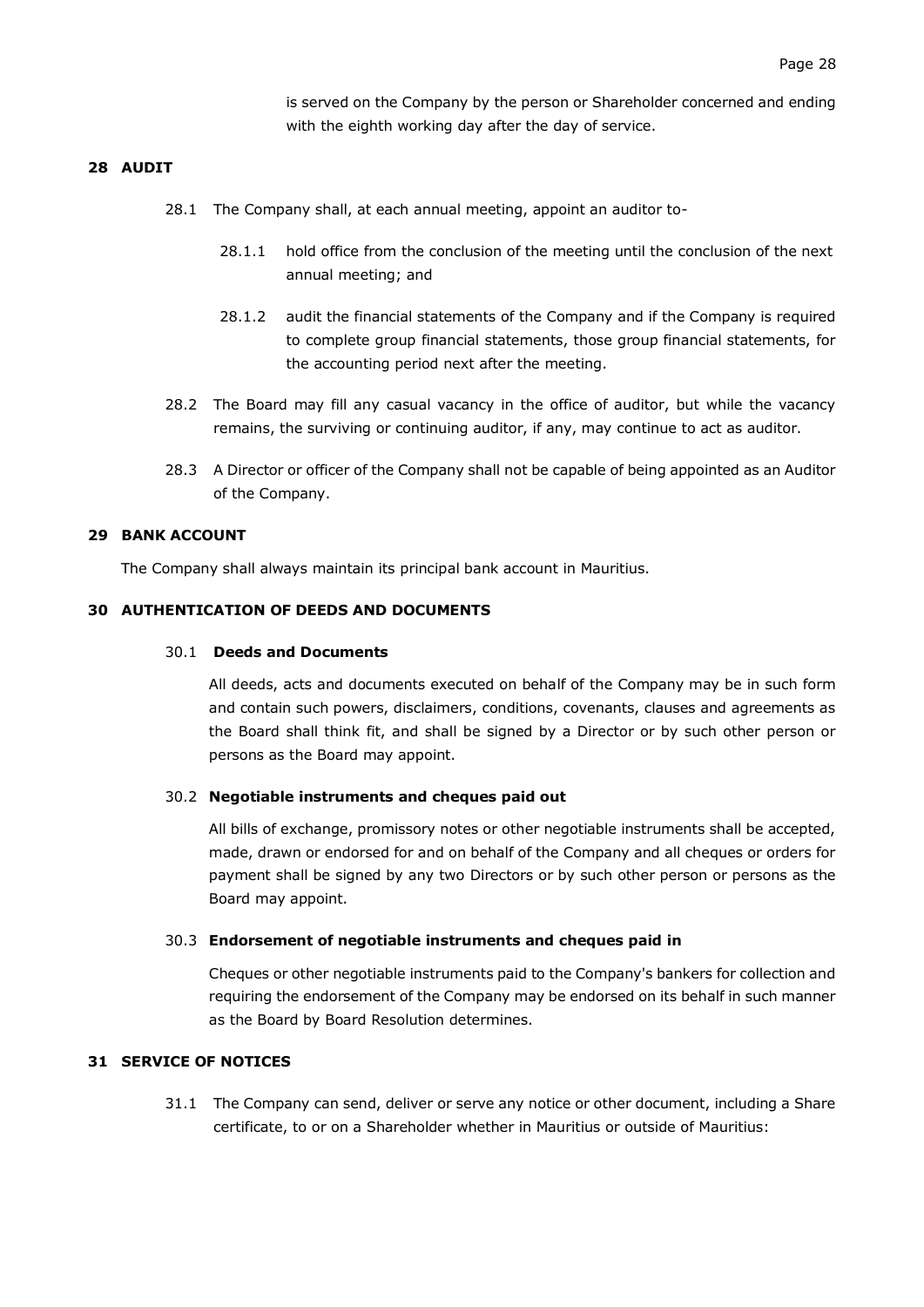- 31.1.1 by sending it through the postal system addressed to the Shareholder at his registered address or by leaving it at that address addressed to the Shareholder;
- 31.1.2 through a relevant system, where the notice or document relates to uncertificated Shares;
- 31.1.3 where appropriate, by sending or supplying it in electronic form to an address notified by the Shareholder to the Company for that purpose;
- 31.1.4 where appropriate, by making it available on a website and notifying the Shareholder of its availability in accordance with this Article; or
- 31.1.5 by any other means authorised in writing by the Shareholder.

### 31.2 **In the case of joint holders of a Share:**

- 31.2.1 service, sending or supply of any notice, document or other information on or to one of the joint holders shall for all purposes be deemed a sufficient service on, sending or supplying to all the joint holders; and
- 31.2.2 anything to be agreed or specified in relation to any notice, document or other information to be served on, sent or supplied to them may be agreed or specified by any one of the joint holders and the agreement or specification of the first named in the Register shall be accepted to the exclusion of that of the other joint holders.
- 31.3 If on three consecutive occasions any notice, document or other information has been sent to any Shareholder at his registered address or his address for the service of notices (by electronic means or otherwise) but has been returned undelivered, such Shareholder shall not be entitled to receive notices, documents or other information from the Company until he shall have communicated with the Company and supplied in writing a new registered address or address for the service of notices or has informed the Company of an address for the service of notices and the sending or supply of documents and other information in electronic form. For these purposes, any notice, document or other information served, sent or supplied by post shall be treated as returned undelivered if the notice, document or other information is served, sent or supplied back to the Company (or its agents) and a notice, document or other information served, sent or supplied in electronic form shall be treated as returned undelivered if the Company (or its agents) receives notification that the notice, document or other information was not delivered to the address to which it was served, sent or supplied.
- 31.4 The Company may at any time and in its sole discretion choose to serve, send or supply notices, documents or other information in hard copy form alone to some or all the members.
- 31.5 Any notice given by advertisement shall be published in at least two newspapers of wide circulation.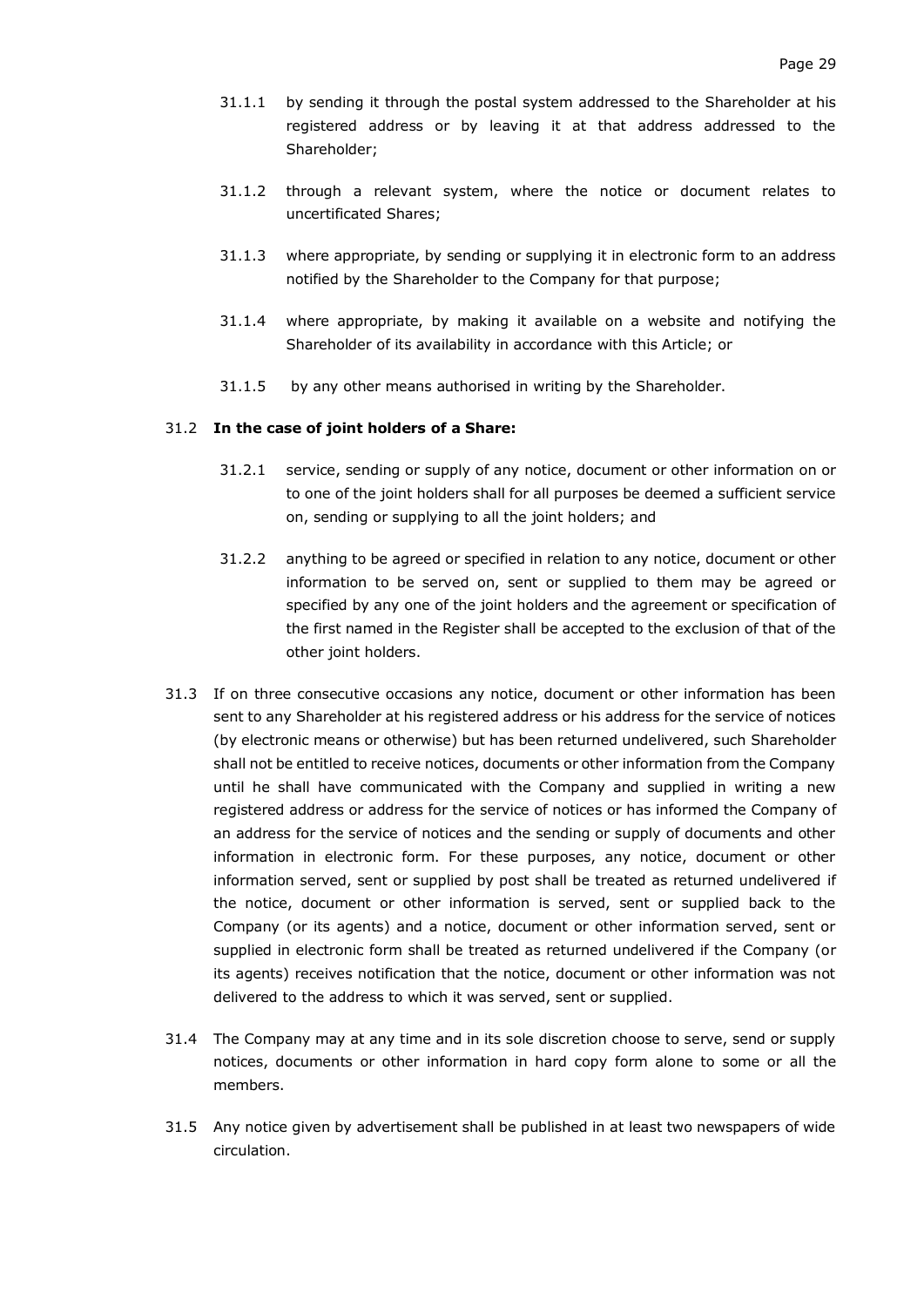# <span id="page-31-0"></span>**32 AMENDMENT TO CONSTITUTION**

The Company may by Special Resolution alter or modify this Constitution as originally drafted or as amended, provided that if the Company has been admitted to the Official List of the Stock Exchange of Mauritius (SEM) prior written approval has been obtained from the SEM for such alteration.

# <span id="page-31-1"></span>**33 WINDING UP**

- 33.1 The Company may commence to wind up and dissolve by a Special Resolution of the Shareholders.
- 33.2 Subject to Article [33.3](#page-31-4) and [33.4](#page-31-5) and to the terms of issue of any Shares in the Company, upon the winding up of the Company, the assets, if any, remaining after payment of the debts and liabilities of the Company and the costs of winding up (the surplus assets), shall be distributed among the Shareholders in proportion to their shareholding.
- <span id="page-31-4"></span>33.3 The holders of Shares not fully paid up shall only receive a proportionate share of their entitlement being an amount paid to the Company in satisfaction of the liability of the shareholder to the Company in respect of the Shares pursuant to the terms of issue of the Shares.
- <span id="page-31-5"></span>33.4 Where the Company is wound up, the liquidator may, with the sanction of a Special Resolution of the Company, divide in kind amongst the Shareholders the assets of the Company, whether they
- 33.5 consist of property of the same kind or not, and may for that purpose set such value as he deems fair upon any property to be divided and may determine how the division is to be carried out as between the Shareholders or different Class of Shareholders.

### <span id="page-31-2"></span>**34 TRANSFER BY WAY OF CONTINUATION**

The Company may by Special Resolution resolve to be registered by way of continuation in a jurisdiction outside Mauritius or such other jurisdiction in which it is for the time being incorporated, registered or existing. In furtherance of a resolution adopted pursuant to this Article, the Directors may cause an application to be made to the Registrar of Companies to deregister the Company in Mauritius or such other jurisdiction in which it is for the time being incorporated, registered or existing and may cause all such further steps as they consider appropriate to be taken to effect the transfer by way of continuation of the Company.

### <span id="page-31-3"></span>**35 ARBITRATION**

- 35.1 Any dispute arising out of or in connection with this Constitution, including any question regarding its existence, validity or termination, shall be referred to and finally resolved by arbitration under the LCIA-MIAC Arbitration Rules, which Rules are deemed to be incorporated by reference into this Article.
- 35.2 The number of arbitrators shall be one.
- 35.3 The juridical seat of arbitration shall be Mauritius, and the International Arbitration Act 2008 shall apply to the arbitration.
- 35.4 The language to be used in the arbitral proceedings shall be the English language.